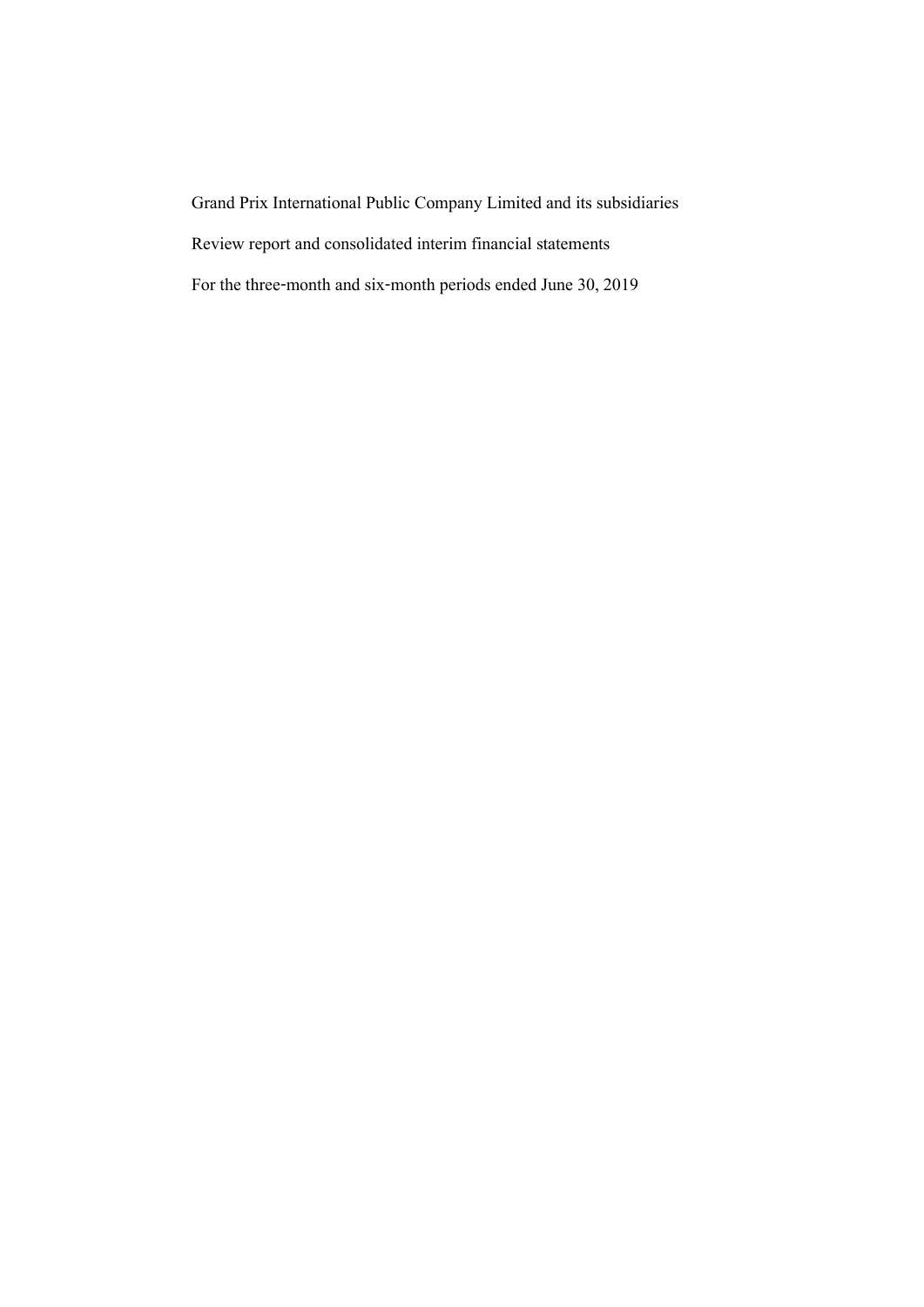# **Independent Auditor's Report on Review of Interim Financial Information To the Board of Directorsof Grand Prix International Public Company Limited**

I have reviewed the accompanying consolidated statement of financial position of Grand Prix International Public Company Limited and its subsidiaries as at June 3 0, 2019, the related consolidated statements of comprehensive income for the three-month and six-month periods ended June 30, 2019 and the related consolidated statements of changes in shareholders' equity and cash flows for the six-month period then ended, as well as the condensed notes to the consolidated financial statements. I have also reviewed the separate financial information of Grand Prix International Public Company Limited for the same period. Management is responsible for the preparation and presentation of this interim financial information in accordance with Thai Accounting Standard 34 Interim Financial Reporting. My responsibility is to express a conclusion on this interim financial information based on my review.

# **Scope of review**

I conducted my review in accordance with Thai Standard on Review Engagements 2 4 1 0, Review of Interim Financial Information Performed by the Independent Auditor of the Entity. A review of interim financial information consists of making inquiries, primarily of persons responsible for financial and accounting matters and applying analytical and other review procedures. A review is substantially less in scope than an audit conducted in accordance with Thai Standards on Auditing and consequently does not enable me to obtain assurance that I would become aware of all significant matters that might be identified in an audit. Accordingly, I do not express an audit opinion.

# **Conclusion**

Based on my review, nothing has come to my attention that causes me to believe that the accompanying interim financial information is not prepared, in all material respects, in accordance with Thai Accounting Standard 34 Interim Financial Reporting.

D I A International Audit Co., Ltd.

Ms.Suphaphorn Mangjit C.P.A. (Thailand) Registration No. 8125 August 8, 2019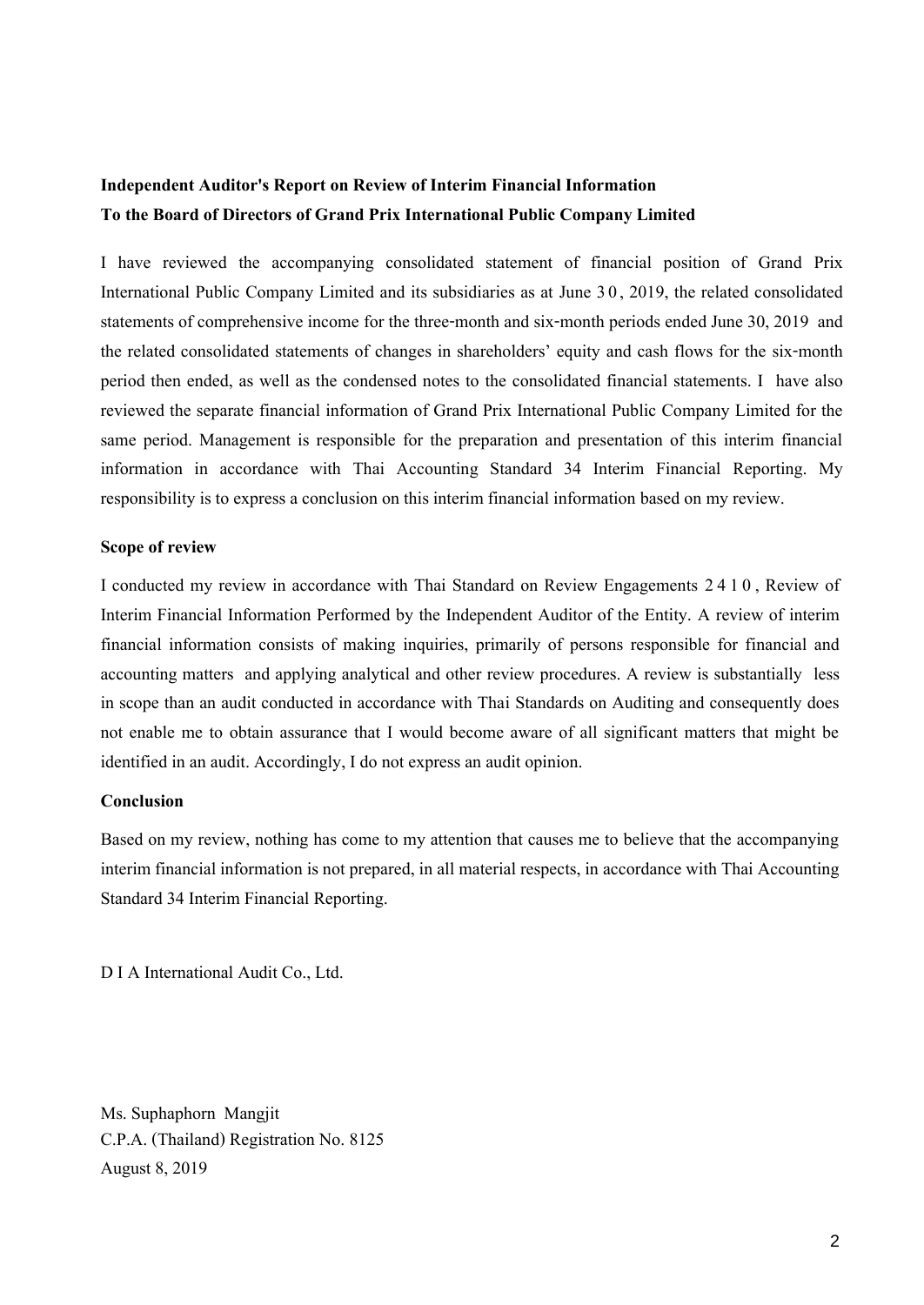## - 1 -

# **Grand Prix International Public Company Limited and Subsidiaries**

# **Statements of financial position**

# **As at June 30, 2019**

(Unit : Baht)

|                                   |              |                   | Consolidated financial statements |                  | Separate financial statements |  |
|-----------------------------------|--------------|-------------------|-----------------------------------|------------------|-------------------------------|--|
| Assets                            | <b>Notes</b> | June 30, 2019     | December 31, 2018                 | June 30, 2019    | December 31, 2018             |  |
|                                   |              | (Unaudited/       | (Audited)                         | (Unaudited/      | (Audited)                     |  |
|                                   |              | Reviewed only)    |                                   | Reviewed only)   |                               |  |
| <b>Current assets</b>             |              |                   |                                   |                  |                               |  |
| Cash and cash equivalents         | 4            | 179,393,348.85    | 271,015,222.40                    | 178,487,962.04   | 267,394,004.38                |  |
| Current investments               | 5            | 266, 201, 669. 12 | 366,893,760.35                    | 266,201,669.12   | 366,893,760.35                |  |
| Trade accounts receivable and     |              |                   |                                   |                  |                               |  |
| other current receivables         | 6            | 66,121,709.93     | 83,030,464.47                     | 66,093,185.45    | 82,460,028.57                 |  |
| Short-term loan to subsidiary     | 7            |                   |                                   | 2,630,771.06     | 2,630,771.06                  |  |
| Inventories                       | 8            | 10,493,026.62     | 10,255,687.20                     | 10,493,026.62    | 10,255,687.20                 |  |
| <b>Total current assets</b>       |              | 522,209,754.52    | 731, 195, 134. 42                 | 523,906,614.29   | 729,634,251.56                |  |
| <b>Non-Current Assets</b>         |              |                   |                                   |                  |                               |  |
| Restricted bank deposit           | 9            | 323,300.00        | 323,300.00                        | 323,300.00       | 323,300.00                    |  |
| Investment in a subsidiary        | 10           |                   |                                   | 1,602,500.00     | 1,602,500.00                  |  |
| Other long-term investment        | 11           | 277,563,340.98    | 91,000,000.00                     | 277,563,340.98   | 91,000,000.00                 |  |
| Long-term loan to related persons | 22.3.3       | 264,100.00        | 400,794.00                        | 264,100.00       | 400,794.00                    |  |
| Investment property               | 12           | 32,239,860.10     | 32,239,860.10                     | 32,239,860.10    | 32,239,860.10                 |  |
| Property, plant and equipment     | 13           | 179,335,023.27    | 132,577,836.30                    | 179,330,649.15   | 132,577,836.30                |  |
| Intangible assets                 | 14           | 7,630,672.25      | 4,429,243.06                      | 7,630,672.25     | 4,429,243.06                  |  |
| Deferred tax assets               | 15.1         | 3,561,407.62      | 5,304,547.14                      | 3,561,407.62     | 5,304,547.14                  |  |
| Other non-current assets          |              | 3,577,579.96      | 3,691,706.76                      | 3,577,579.96     | 3,691,706.75                  |  |
| <b>Total non-current assets</b>   |              | 504,495,284.18    | 269, 967, 287. 36                 | 506,093,410.06   | 271,569,787.35                |  |
| <b>Total assets</b>               |              | 1,026,705,038.70  | 1,001,162,421.78                  | 1,030,000,024.35 | 1,001,204,038.91              |  |
|                                   |              |                   |                                   |                  |                               |  |

The notes to the interim financial statement are an integral part of this interim financial statement.

(Sign) ………………………...…………………………………………………………... Directors

( Mr. Anothai Eamlumnow ) ( Mr. Peeraphong Eamlumnow )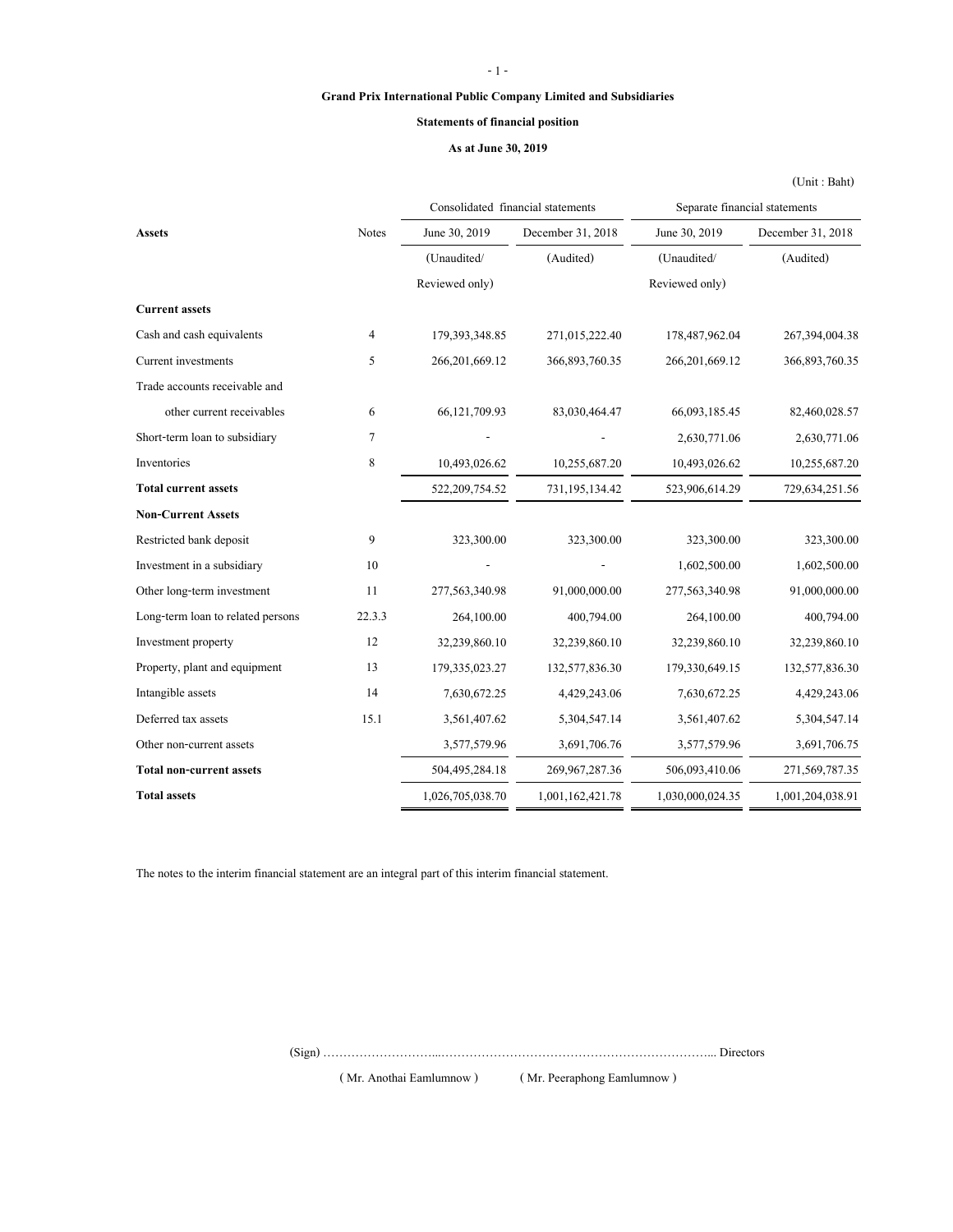#### - 2 -

#### **Grand Prix International Public Company Limited and Subsidiaries**

#### **Statements of financial position (Cont.)**

#### **As at June 30, 2019**

**Liabilities and shareholders' equity** Notes June 30, 2019 December 31, 2018 June 30, 2019 December 31, 2018 (Unaudited/ (Audited) (Unaudited/ (Audited) Reviewed only) Reviewed only) **Current liabilities** Trade accounts payable and other current payables 16 45,493,234.61 35,837,252.58 42,854,970.04 35,458,047.89 Unearned revenues 17 4,350,561.16 146,060,404.67 4,350,561.16 143,818,587.20 Other payables - Common shares 22.3.6 - - - 1,602,500.00 Accrued income tax 34,207,187.95 10,761,223.57 34,207,187.95 10,761,223.57 **Total current liabilities** 84,050,983.72 192,658,880.82 81,412,719.15 191,640,358.66 **Non current liabilities** Non-current provisions for employee benefits 18.1 21,613,498.00 25,074,661.06 21,613,498.00 25,074,661.06 **Total non-current liabilities** 21,613,498.00 25,074,661.06 21,613,498.00 25,074,661.06 **Total liabilities** 105,664,481.72 217,733,541.88 103,026,217.15 216,715,019.72 **Shareholders'equity** Share capital Authorized share capital 600,000,000 common shares of Baht 0.50 each, 300,000,000.00 300,000,000.00 300,000,000.00 300,000,000.00 Issued and paid-up share capital 600,000,000 common shares of Baht 0.50 each, 300,000,000.00 300,000,000.00 300,000,000.00 300,000,000.00 Premium on share-based payment 110,561,100.00 110,561,100.00 110,561,100.00 110,561,100.00 Share premium 285,434,649.17 285,434,649.17 285,434,649.17 285,434,649.17 285,434,649.17 Retained earnings(Deficits) Appropriated Legal reserve 20,000,000.00 30,000,000.00 30,000,000.00 30,000,000.00 30,000,000.00 Unappropriated 194,885,342.66 57,427,110.81 200,978,058.03 58,493,270.02 Other components of equity 159,465.15 6,019.92 - - **Total shareholders' equity** 921,040,556.98 783,428,879.90 926,973,807.20 784,489,019.19 Consolidated financial statements Separate financial statements

(Sign) ………………………...…………………………………………………………... Directors

( Mr. Anothai Eamlumnow ) ( Mr. Peeraphong Eamlumnow )

**Total liabilities and shareholders' equity** 1,026,705,038.70 1,001,162,421.78 1,030,000,024.35 1,001,204,038.91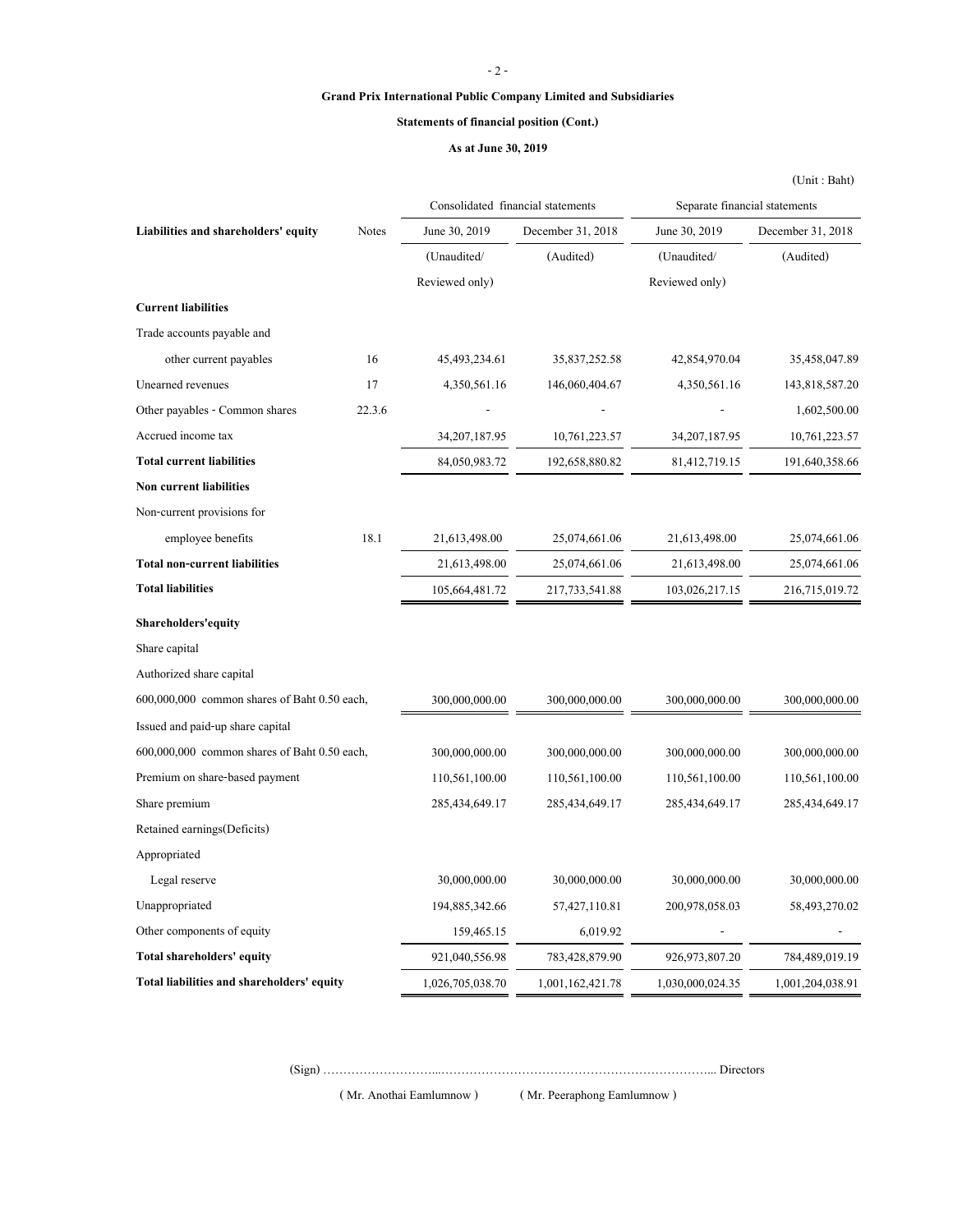#### - 3 -

#### **Grand Prix International Public Company Limited and Subsidiaries**

#### **Statements of comprehensive income**

# **For the three-month and six-month periods ended June 30, 2019**

# **(Unaudited/Reviewed only)**

(Unit : Baht)

|                                                                                              |                                      | For the three-month           |                    |  |  |
|----------------------------------------------------------------------------------------------|--------------------------------------|-------------------------------|--------------------|--|--|
|                                                                                              | Consolidated financial<br>statements | Separate financial statements |                    |  |  |
|                                                                                              | June 30, 2019                        | June 30, 2019                 | June 30, 2018      |  |  |
| Revenues from sales and services                                                             | 267,423,804.21                       | 267,469,062.99                | 294, 687, 283. 33  |  |  |
| Cost of sales and services                                                                   | (139, 332, 091.66)                   | (139, 331, 844.55)            | (142, 215, 136.75) |  |  |
| <b>Gross Profit</b>                                                                          | 128,091,712.55                       | 128, 137, 218. 44             | 152,472,146.58     |  |  |
| Other income                                                                                 | 4,064,425.02                         | 4,301,849.80                  | 2,802,245.37       |  |  |
| Distribution cost                                                                            | (13,938,999.78)                      | (13,938,999.78)               | (13,324,961.22)    |  |  |
| Administrative expenses                                                                      | (21,755,271.06)                      | (21, 645, 168.65)             | (29,050,512.98)    |  |  |
| Finance costs                                                                                |                                      |                               | (9,990.87)         |  |  |
| Profit before income tax expense                                                             | 96,461,866.73                        | 96,854,899.81                 | 112,888,926.88     |  |  |
| Income tax expense                                                                           | (18, 112, 176.24)                    | (18, 112, 176.24)             | (22, 653, 731.48)  |  |  |
| Profit for the period                                                                        | 78,349,690.49                        | 78, 742, 723. 57              | 90,235,195.40      |  |  |
| Other comprehensive income                                                                   |                                      |                               |                    |  |  |
| Components of other comprehensive income that will be reclassified to profit or loss : -     |                                      |                               |                    |  |  |
| Exchange difference on translation financial statement                                       | 94,665.51                            |                               |                    |  |  |
| Other comprehensive income(loss)-net of income tax                                           | 94,665.51                            |                               |                    |  |  |
| Components of other comprehensive income that will not be reclassified to profit or loss : - |                                      |                               |                    |  |  |
| Gains on remeasurements of defined benefit plans                                             |                                      |                               |                    |  |  |
| Income tax on components of other comprehensive income                                       |                                      |                               |                    |  |  |
| Other comprehensive income(loss)-net of income tax                                           |                                      |                               |                    |  |  |
| Total comprehensive income(loss) for the period                                              | 78,444,356.00                        | 78, 742, 723. 57              | 90,235,195.40      |  |  |
| Profit attributable to:                                                                      |                                      |                               |                    |  |  |
| Owners of the company                                                                        | 78,349,690.49                        | 78, 742, 723. 57              | 90,235,195.40      |  |  |
| Non-controlling interests                                                                    |                                      |                               |                    |  |  |
| Total comprehensive income attributable to:                                                  |                                      |                               |                    |  |  |
| Owners of the company                                                                        | 78,444,356.00                        | 78, 742, 723. 57              | 90,235,195.40      |  |  |
| Non-controlling interests                                                                    |                                      |                               |                    |  |  |
| <b>Earnings per share</b>                                                                    |                                      |                               |                    |  |  |
| Basic earnings per share                                                                     | 0.13                                 | 0.13                          | 0.15               |  |  |
| Weighted average number of common shares (Unit: Shares)                                      | 600,000,000                          | 600,000,000                   | 600,000,000        |  |  |

The notes to the interim financial statement are an integral part of this interim financial statement.

(Sign) ………………………...…………………………………………………………... Directors

( Mr. Anothai Eamlumnow ) ( Mr. Peeraphong Eamlumnow )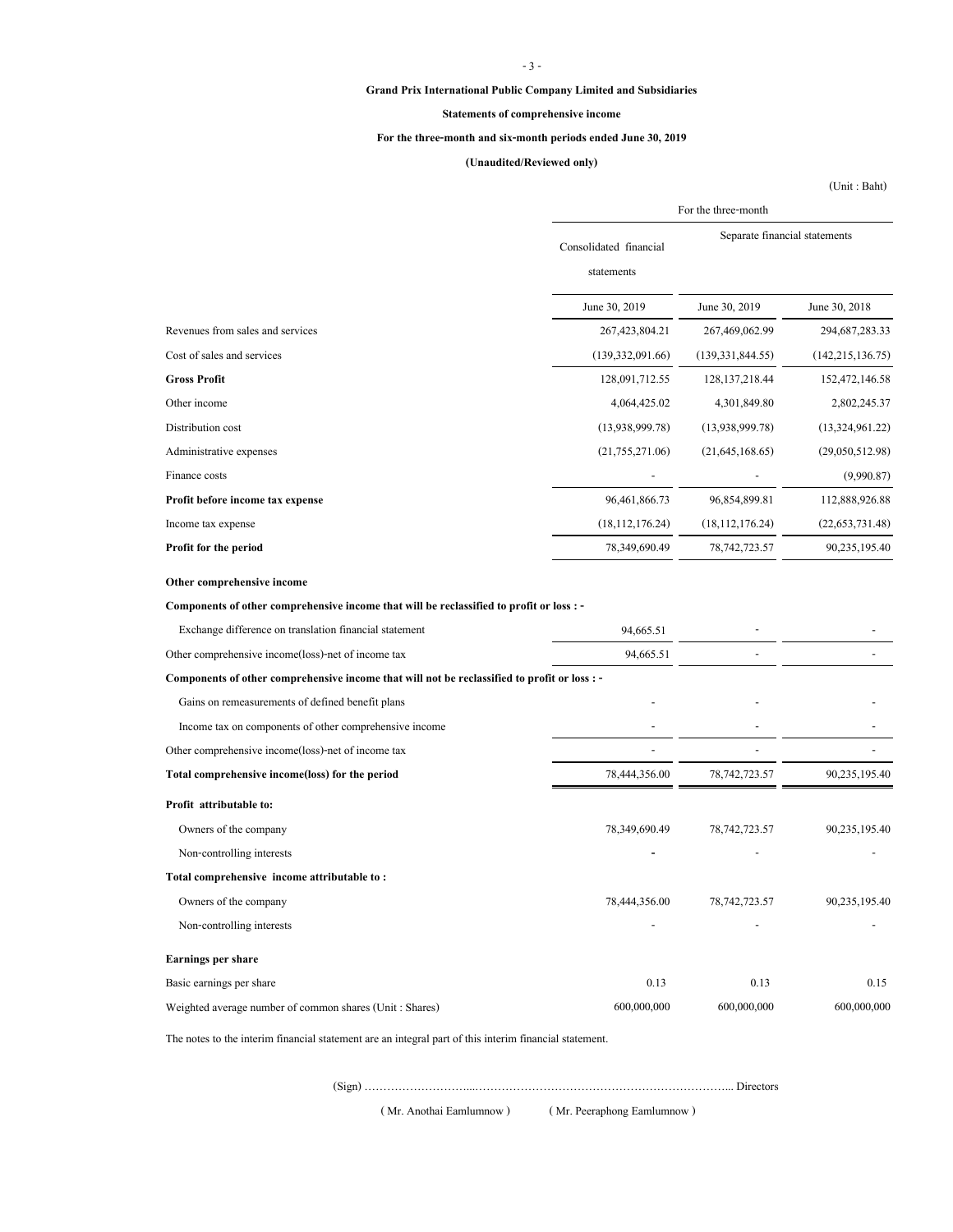#### - 4 -

#### **Grand Prix International Public Company Limited and Subsidiaries**

#### **Statements of comprehensive income**

### **For the three-month and six-month periods ended June 30, 2019**

# **(Unaudited/Reviewed only)**

(Unit : Baht)

|                                                                                              |              | For the six-month                    |                               |                    |  |
|----------------------------------------------------------------------------------------------|--------------|--------------------------------------|-------------------------------|--------------------|--|
|                                                                                              |              | Consolidated<br>financial statements | Separate financial statements |                    |  |
|                                                                                              | <b>Notes</b> | June 30, 2019                        | June 30, 2019                 | June 30, 2018      |  |
| Revenues from sales and services                                                             |              | 645,770,751.31                       | 637, 742, 718. 79             | 648,701,401.16     |  |
| Cost of sales and services                                                                   |              | (332, 304, 252, 16)                  | (321,060,971.04)              | (301, 673, 769.63) |  |
| <b>Gross Profit</b>                                                                          |              | 313,466,499.15                       | 316, 681, 747. 75             | 347,027,631.53     |  |
| Other income                                                                                 |              | 6,905,323.06                         | 7,512,279.03                  | 4,657,787.84       |  |
| Distribution cost                                                                            |              | (34,254,569.56)                      | (33,314,188.21)               | (29,883,791.80)    |  |
| Administrative expenses                                                                      |              | (54,374,634.29)                      | (54, 110, 664.05)             | (59,856,478.57)    |  |
| Finance costs                                                                                |              |                                      |                               | (23, 252.10)       |  |
| Profit before income tax expense                                                             |              | 231,742,618.36                       | 236, 769, 174.52              | 261,921,896.90     |  |
| Income tax expense                                                                           | 15.3         | (47,386,944.41)                      | (47,386,944.41)               | (52,377,320.63)    |  |
| Profit for the period                                                                        |              | 184, 355, 673. 95                    | 189,382,230.11                | 209,544,576.27     |  |
| Other comprehensive income                                                                   |              |                                      |                               |                    |  |
| Components of other comprehensive income that will be reclassified to profit or loss : -     |              |                                      |                               |                    |  |
| Exchange difference on translation financial statement                                       |              | 153,445.23                           |                               |                    |  |
| Other comprehensive income(loss)-net of income tax                                           |              | 153,445.23                           |                               |                    |  |
| Components of other comprehensive income that will not be reclassified to profit or loss : - |              |                                      |                               |                    |  |
| Gains on remeasurements of defined benefit plans                                             | 18.4         | 8,878,186.12                         | 8,878,186.12                  |                    |  |
| Income tax on components of other comprehensive income                                       | 15.4         | (1,775,637.22)                       | (1,775,637.22)                |                    |  |
| Other comprehensive income(loss)-net of income tax                                           |              | 7,102,548.90                         | 7,102,548.90                  |                    |  |
| Total comprehensive income(loss) for the period                                              |              | 191,611,668.08                       | 196,484,779.01                | 209,544,576.27     |  |
| Profit attributable to:                                                                      |              |                                      |                               |                    |  |
| Owners of the company                                                                        |              | 184, 355, 673. 95                    | 189,382,230.11                | 209,544,576.27     |  |
| Non-controlling interests                                                                    |              |                                      |                               |                    |  |
| Total comprehensive income attributable to:                                                  |              |                                      |                               |                    |  |
| Owners of the company                                                                        |              | 191,611,668.08                       | 196,484,779.01                | 209,544,576.27     |  |
| Non-controlling interests                                                                    |              |                                      |                               |                    |  |
| <b>Earnings per share</b>                                                                    |              |                                      |                               |                    |  |
| Basic earnings per share                                                                     |              | 0.31                                 | 0.32                          | 0.35               |  |
| Weighted average number of common shares (Unit: Shares)                                      |              | 600,000,000                          | 600,000,000                   | 600,000,000        |  |

The notes to the interim financial statement are an integral part of this interim financial statement.

(Sign) ………………………...…………………………………………………………... Directors

( Mr. Anothai Eamlumnow ) ( Mr. Peeraphong Eamlumnow )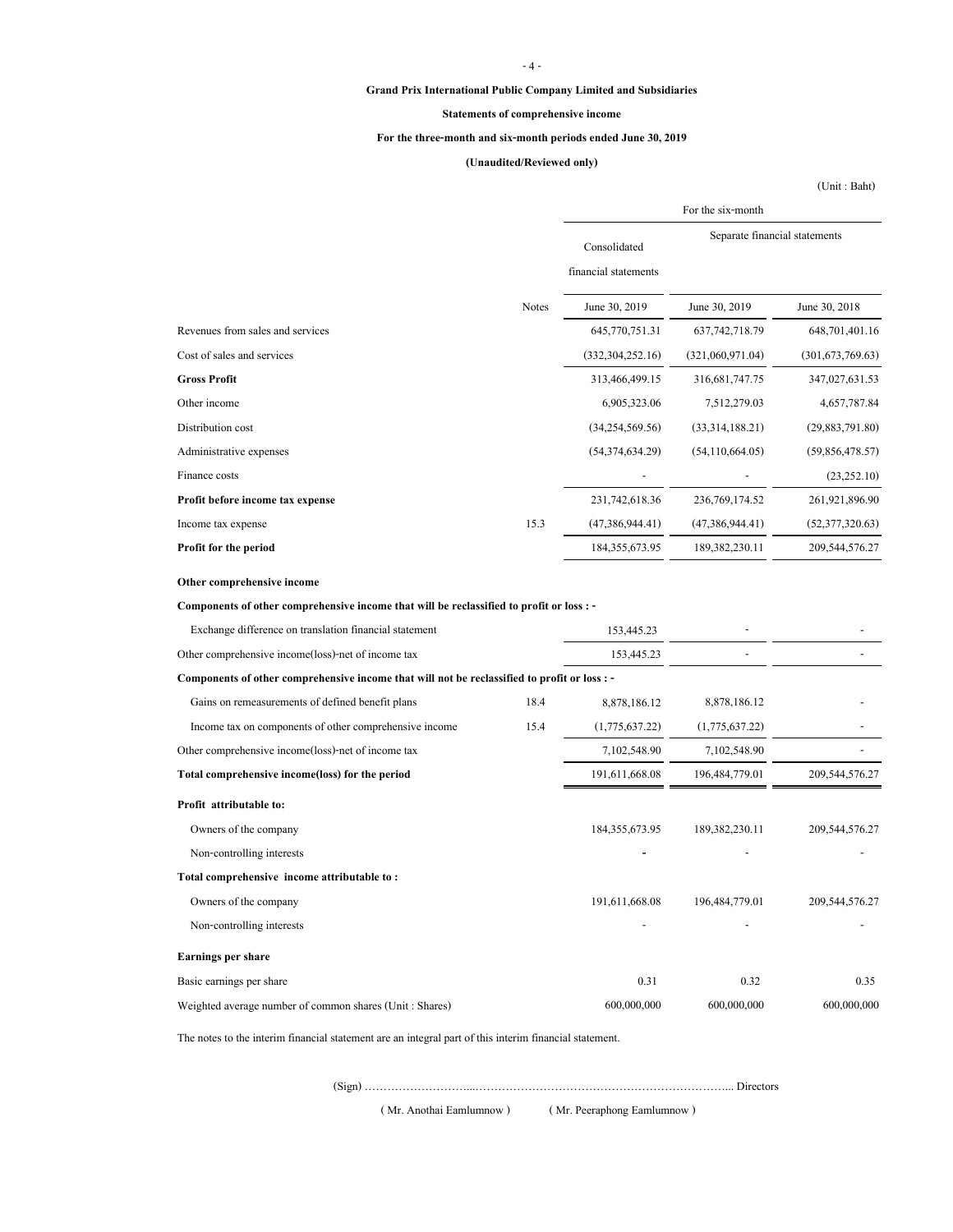### - 5 -

**Grand Prix International Public Company Limited and Subsidiaries**

#### **Statements of changes in shareholders' equity**

#### **For the six-month periods ended June 30, 2019**

#### **(Unaudited/Reviewed only)**

(Unit : Baht)

|                                            |              | Consolidated financial statements |                |                |               |                          |                  |                   |
|--------------------------------------------|--------------|-----------------------------------|----------------|----------------|---------------|--------------------------|------------------|-------------------|
|                                            |              |                                   | Share premium  | Premium on     |               |                          |                  |                   |
|                                            | <b>Notes</b> | Issued and                        |                |                |               | <b>Retained Earnings</b> | Other components | Total             |
|                                            |              | paid-up                           |                | share-based    | Appropriated  | Unappropriated           | of equity        | shareholders      |
|                                            |              | share capital                     |                | payment        |               |                          | Differences      | equity            |
|                                            |              |                                   |                |                |               |                          | on translating   |                   |
|                                            |              |                                   |                |                |               |                          | financial        |                   |
|                                            |              |                                   |                |                |               |                          | statements       |                   |
| Balance as at January 1, 2019              |              | 300,000,000.00                    | 285,434,649.17 | 110,561,100.00 | 30,000,000.00 | 57,427,110.81            | 6,019.92         | 783,428,879.90    |
| Dividend                                   | 19.1         |                                   |                |                |               | (53,999,991.00)          |                  | (53,999,991.00)   |
| Profit for the period                      |              |                                   |                |                |               | 184, 355, 673. 95        |                  | 184, 355, 673. 95 |
| Other comprehensive expense for the period |              |                                   |                |                |               | 7,102,548.90             | 153,445.23       | 7,255,994.13      |
| Balance as at June 30, 2019                |              | 300,000,000.00                    | 285,434,649.17 | 110,561,100.00 | 30,000,000.00 | 194,885,342.66           | 159,465.15       | 921,040,556.98    |

The notes to the interim financial statement are an integral part of this interim financial statement.

(Sign) ………..……………..………………...…………………………………………………………... Directors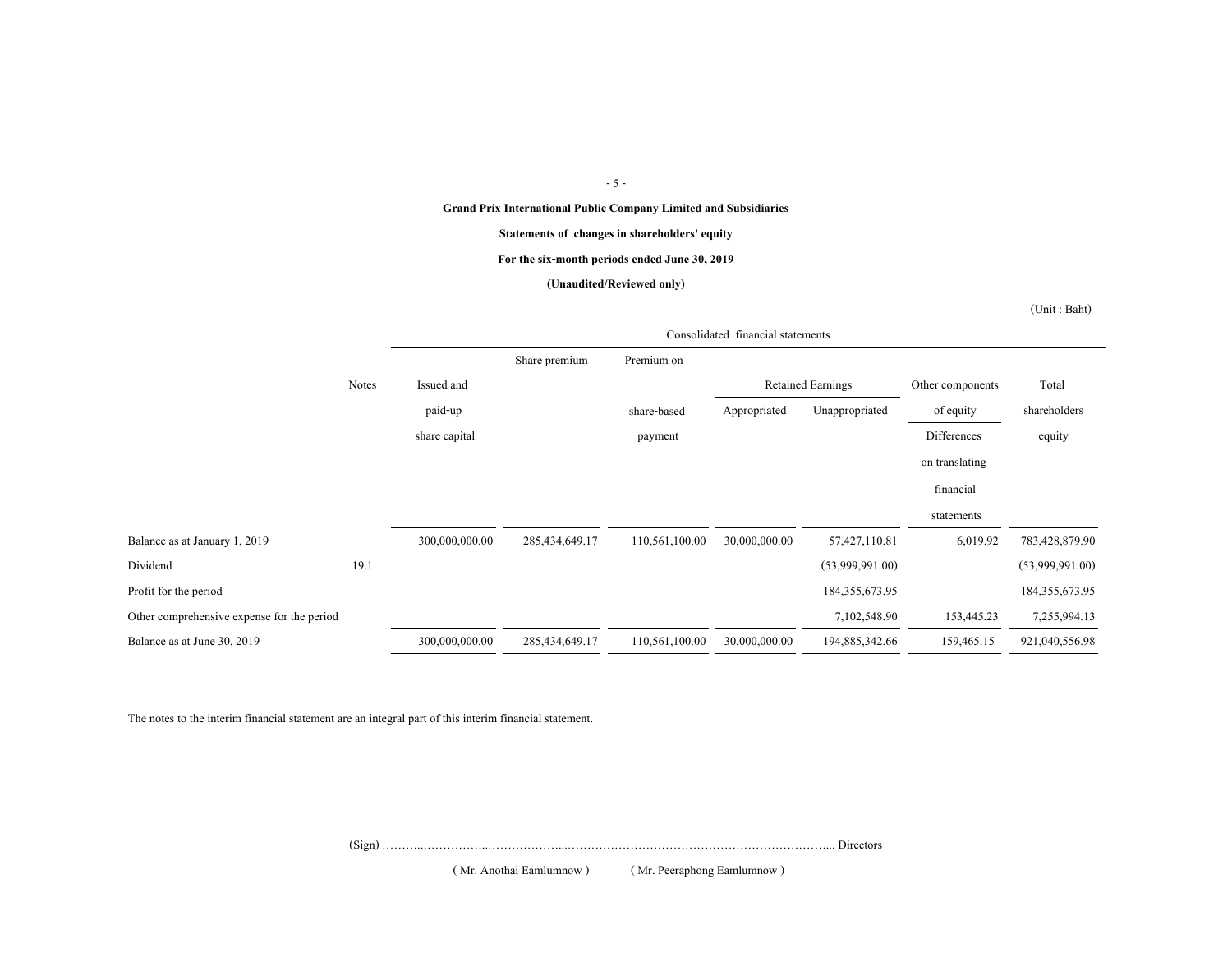#### - 6 -

**Grand Prix International Public Company Limited and Subsidiaries**

**Statements of changes in shareholders' equity**

**For the six-month periods ended June 30, 2019**

**(Unaudited/Reviewed only)**

(Unit : Baht)

|                                            |              | Separate financial statements |                |                |                          |                   |                   |
|--------------------------------------------|--------------|-------------------------------|----------------|----------------|--------------------------|-------------------|-------------------|
|                                            | <b>Notes</b> | Issued and                    | Share premium  | Premium on     | <b>Retained Earnings</b> |                   | Total             |
|                                            |              | paid-up                       |                | share-based    | Appropriated             | Unappropriated    |                   |
|                                            |              | share capital                 |                | payment        |                          |                   |                   |
| Balance as at January 1, 2019              |              | 300,000,000.00                | 285,434,649.17 | 110,561,100.00 | 30,000,000.00            | 58,493,270.02     | 784,489,019.19    |
| Dividend                                   | 19.1         |                               |                |                |                          | (53,999,991.00)   | (53,999,991.00)   |
| Profit for the period                      |              |                               |                |                |                          | 189,382,230.11    | 189,382,230.11    |
| Other comprehensive expense for the period |              |                               |                |                |                          | 7,102,548.90      | 7,102,548.90      |
| Balance as at June 30, 2019                |              | 300,000,000.00                | 285,434,649.17 | 110,561,100.00 | 30,000,000.00            | 200,978,058.03    | 926, 973, 807. 20 |
|                                            |              |                               |                |                |                          |                   |                   |
| Balance as at January 1, 2018              |              | 300,000,000.00                | 285,434,649.17 | 110,561,100.00 | 30,000,000.00            | 15,913,624.45     | 741,909,373.62    |
| Dividend                                   | 19.2         |                               |                |                |                          | (89,999,400.00)   | (89,999,400.00)   |
| Profit for the period                      |              |                               |                |                |                          | 209, 544, 576. 27 | 209,544,576.27    |
| Balance as at June 30, 2018                |              | 300,000,000.00                | 285,434,649.17 | 110,561,100.00 | 30,000,000.00            | 135,458,800.72    | 861, 454, 549.89  |

The notes to the interim financial statement are an integral part of this interim financial statement.

(Sign) ………..……………..………………...…………………………………………………………... Directors

( Mr. Anothai Eamlumnow ) ( Mr. Peeraphong Eamlumnow )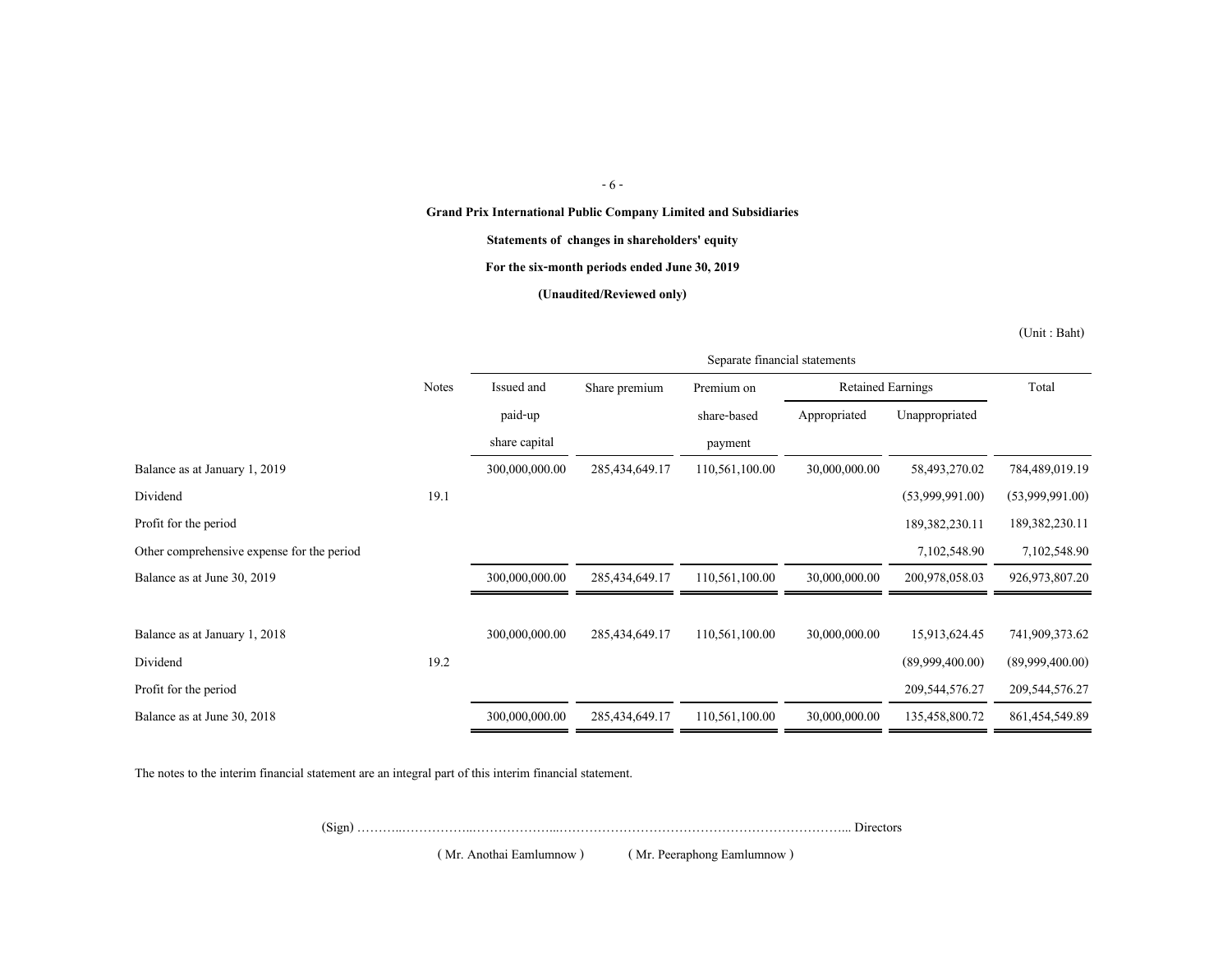### - 7 -

# **Grand Prix International Public Company Limited and Subsidiaries**

#### **Statements of cashflows**

### **For the six-month periods ended June 30, 2019**

# **(Unaudited/Reviewed only)**

|                                                              | Consolidated financial | Separate financial statements |                    |  |
|--------------------------------------------------------------|------------------------|-------------------------------|--------------------|--|
|                                                              | statements             |                               |                    |  |
|                                                              | June 30, 2019          | June 30, 2019                 | June 30, 2018      |  |
| <b>Cash flows from operating activities</b>                  |                        |                               |                    |  |
| Profit for the Period                                        | 184, 355, 673. 95      | 189,382,230.11                | 209,544,576.27     |  |
| <b>Adjustment for:</b>                                       |                        |                               |                    |  |
| Loss from changing in value of cash and cash equivalents     | 325,517.13             | 325,517.13                    |                    |  |
| Unrealized loss from charging in value of                    |                        |                               |                    |  |
| current investments                                          |                        |                               | (671, 862.47)      |  |
| Bad debt                                                     | 845,015.41             | 845,015.41                    |                    |  |
| Doubtful accounts                                            |                        |                               | 1,187,928.37       |  |
| Reversal of allowance for doubtful accounts                  | (8,667,552.15)         | (8,667,552.15)                | (1,000,348.76)     |  |
| Revesal of provisions for goods returned                     | 92,111.02              | 92,111.02                     | (622, 054.60)      |  |
| Loss from devaluation of inventories                         | 178,750.13             | 178,750.13                    | 185,300.29         |  |
| Depreciation /Amortization                                   | 8,093,690.66           | 8,093,264.77                  | 6,505,279.42       |  |
| Loss from sales of property, plant and equipment             | 2.00                   | 2.00                          | 66,294.27          |  |
| Amortization of prepaid rental                               | 495,840.81             | 495,840.81                    | 128,754.24         |  |
| (Gain) loss from sales of other non-current assets           | (190.27)               | (190.27)                      |                    |  |
| Reversal of impairment of other non-current assets           | (117,210.57)           | (117,210.57)                  | 98,917.36          |  |
| Estimation of employee benefits expenses                     | 5,719,704.06           | 5,719,704.06                  | 1,433,082.00       |  |
| Interest expenses                                            |                        |                               | 23,252.10          |  |
| Income tax expense                                           | 47,386,944.41          | 47,386,944.41                 | 52,377,320.63      |  |
|                                                              | 238,708,296.59         | 243,734,426.86                | 269,256,439.12     |  |
| Changes in operating assets and liabilities                  |                        |                               |                    |  |
| Trade accounts receivable and other current                  |                        |                               |                    |  |
| receivables (Increase) Decrease                              | 24,639,180.27          | 24,097,268.84                 | 61,046,677.79      |  |
| Inventory (Increase) Decrease                                | (416,089.55)           | (416,089.55)                  | (4,000,145.52)     |  |
| Restricted bank deposit (Increase) Decrease                  |                        |                               | 5,000,000.00       |  |
| Other non-current assets (Increase) Decrease                 | (264,311.18)           | (264,311.18)                  | (2,895,195.77)     |  |
| Trade accounts payable and other current                     |                        |                               |                    |  |
| payables Increase (Decrease)                                 | 7,810,190.35           | 5,551,130.47                  | (14,213,591.48)    |  |
| Unearned revenues Increase (Decrease)                        | (141, 709, 843.51)     | (139, 468, 026.04)            | (256, 032, 579.44) |  |
| Estimation of employee benefits expenses Increase (Decrease) | (302, 681.00)          | (302, 681.00)                 |                    |  |
| Cash generated from operating activities                     | 128,464,741.97         | 132,931,718.40                | 58,161,604.70      |  |

( Mr. Anothai Eamlumnow ) ( Mr. Peeraphong Eamlumnow )

(Sign) ………………………...…………………………………………………………... Directors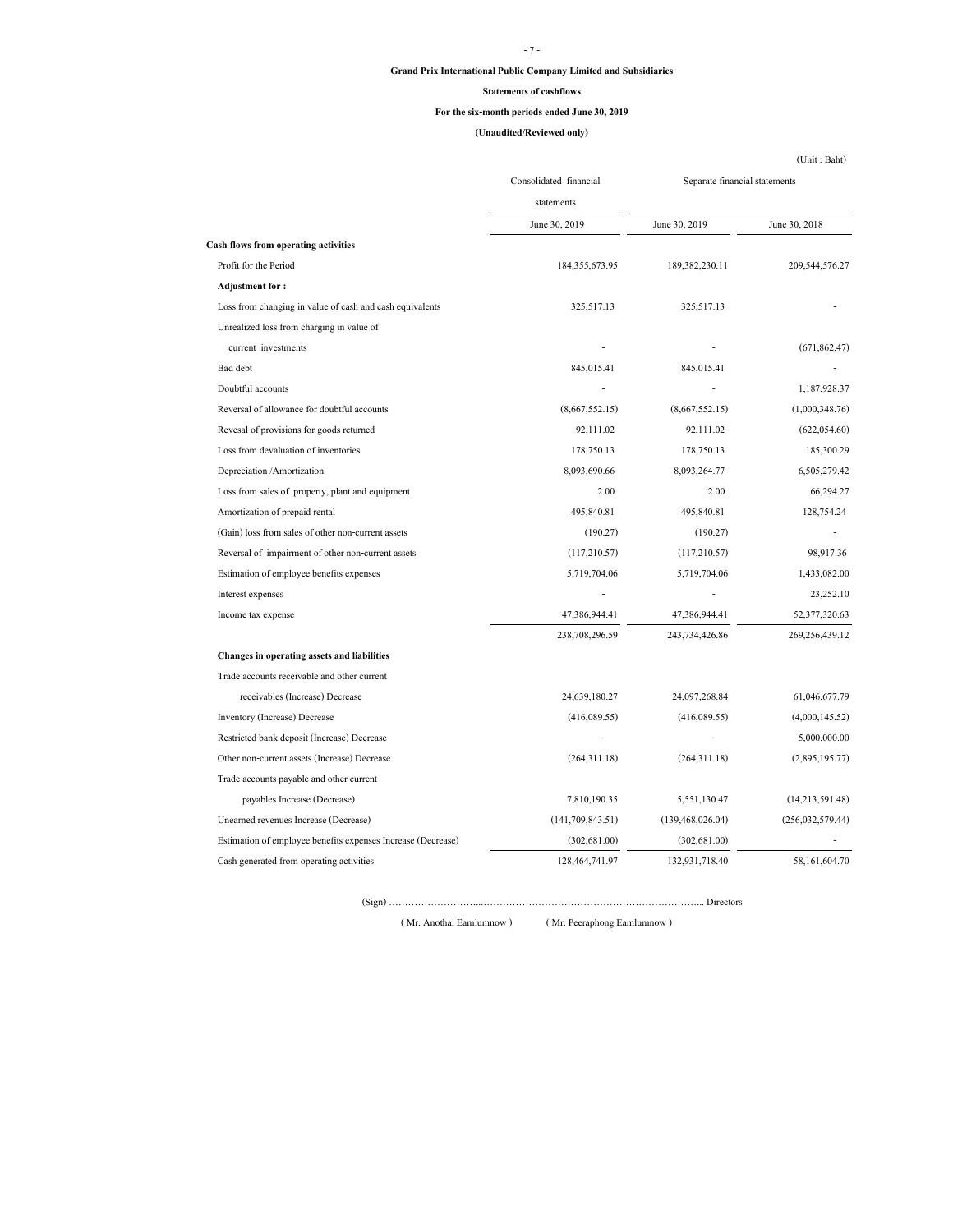# **Grand Prix International Public Company Limited and Subsidiaries** - 8 -

#### **Statements of cashflows (Cont.)**

#### **For the six-month periods ended June 30, 2019**

|                                                             |       |                        | $($ Oni $\mathfrak{g}$ : Ban $\mathfrak{g}$ |                     |  |
|-------------------------------------------------------------|-------|------------------------|---------------------------------------------|---------------------|--|
|                                                             |       | Consolidated financial | Separate financial statements               |                     |  |
|                                                             |       | statements             |                                             |                     |  |
|                                                             | Notes | June 30, 2019          | June 30, 2019                               | June 30, 2018       |  |
| Interest paid                                               |       |                        |                                             | (23, 252.10)        |  |
| Income tax paid                                             |       | (23, 973, 477, 73)     | (23, 973, 477.73)                           | (18, 295, 619.94)   |  |
| Net cash from operating activities                          |       | 104,491,264.24         | 108,958,240.67                              | 39,842,732.66       |  |
| <b>Cash Flows from investing activities:</b>                |       |                        |                                             |                     |  |
| Cash repayment for current investments                      |       | 100,692,091.23         | 100,692,091.23                              | (341.975.365.09)    |  |
| Cash paid for purchase of investment in a subsidiary        |       |                        | (1,602,500.00)                              |                     |  |
| Cash paid for other long-term investment                    |       | (186, 563, 340.98)     | (186, 563, 340.98)                          |                     |  |
| Cash repayment from long-term loans related person          |       | 196,694.00             | 196,694.00                                  | 208,452.00          |  |
| Cash paid for long-term loans to related person             |       | (60,000,00)            | (60,000.00)                                 | (531,000.00)        |  |
| Cash paid for sale of property, plant and equipment         |       | (53, 238, 519, 14)     | (53, 233, 719, 13)                          | (8,412,020.84)      |  |
| Cash paid for purchase of intangible assets                 |       | (2,968,000.00)         | (2,968,000,00)                              | (903, 400.00)       |  |
| Net cash provided by (used in) investing activities         |       | (141, 941, 074.89)     | (143, 538, 774.88)                          | (351, 613, 333, 93) |  |
| Cash flows from financing activities:                       |       |                        |                                             |                     |  |
| Cash repayment for liabilites under finance lease contract  |       |                        |                                             | (372, 561.72)       |  |
| Paid dividend                                               |       | (53,999,991,00)        | (53,999,991.00)                             | (89,999,400.00)     |  |
| Net cash used in financing activities                       |       | (53,999,991,00)        | (53.999.991.00)                             | (90,371,961,72)     |  |
| Differences on translating financial statements Increase    |       | 153,445.23             |                                             |                     |  |
| Net increase (decrease) in cash and cash equivalents        |       | (91, 296, 356, 42)     | (88,580,525.21)                             | (402, 142, 562.99)  |  |
| Cash and cash equivalents as at the beginning of the period | 23.1  | 271,015,222.40         | 267,394,004.38                              | 413,988,568.84      |  |
| Adjustment effect of exchange rate                          |       | (325,517,13)           | (325,517,13)                                |                     |  |
| Cash and cash equivalents as at the end of the period       | 23.2  | 179,393,348.85         | 178,487,962.04                              | 11,846,005.85       |  |

Additional information disclosure relating to cash flows stated in note 23.3 and 23.4.

The notes to the interim financial statement are an integral part of this interim financial statement.

(Sign) ………………………...…………………………………………………………... Directors

( Mr. Anothai Eamlumnow ) ( Mr. Peeraphong Eamlumnow )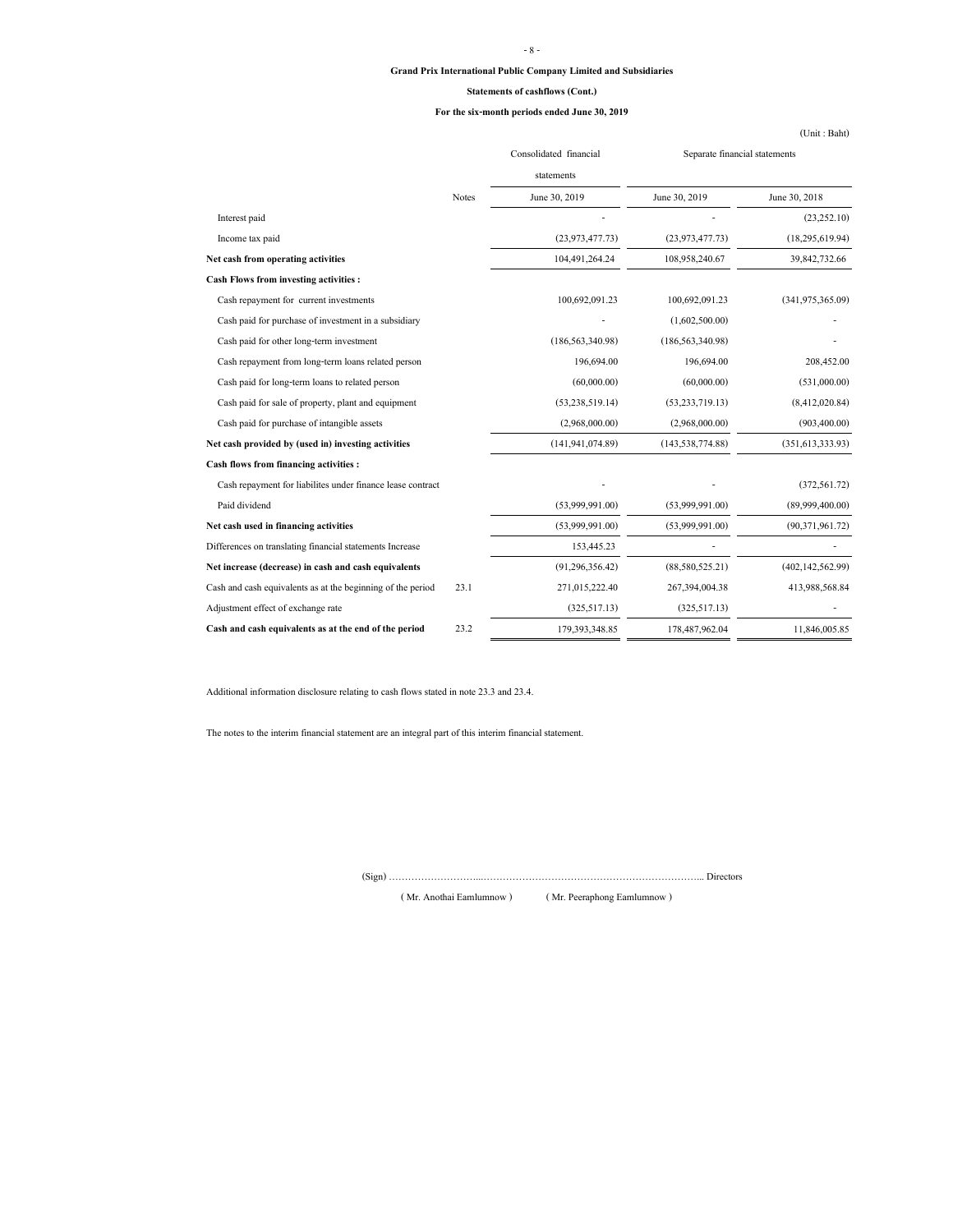## **Grand Prix International Public Company Limited and Subsidiaries**

**Notes to the interim financial statements**

# **For the three-month and six-month periods ended June 30, 2019**

## **(Unaudited/Reviewed only)**

### 1. General information

| Registration:   | Grand Prix International Public Company Limited ("the Company") is a juristic person which         |  |  |  |  |
|-----------------|----------------------------------------------------------------------------------------------------|--|--|--|--|
|                 | incorporated in Thailand on April 30, 1982. The Company was listed in the Stock of Exchange        |  |  |  |  |
|                 | of Thailand on December 1, 2017.                                                                   |  |  |  |  |
|                 | Place of business: Head office is located at No. 4/299, Moo 5, Soi Ladplaklao 66, Ladplaklao Road, |  |  |  |  |
|                 | Kwang Anusaovaree, Khet Bangkhen, Bangkok.                                                         |  |  |  |  |
|                 | Branch office 1 is located at No. 4/137, Moo5, Soi Ladplaklao 66, Ladplaklao Road,                 |  |  |  |  |
|                 | Kwang Anusaovaree, Khet Bangkhen, Bangkok.                                                         |  |  |  |  |
|                 | Branch office 2 is located at No. 4/309, Moo5, Soi Ladplaklao 66, Ladplaklao Road,                 |  |  |  |  |
|                 | Kwang Anusaovaree, Khet Bangkhen, Bangkok.                                                         |  |  |  |  |
|                 | Branch office 3 is located at No. 4/133, Moo 5, Soi Ladplaklao 66, Ladplaklao Road                 |  |  |  |  |
|                 | Kwang Anusaovaree, Khet Bangkhen, Bangkok.                                                         |  |  |  |  |
|                 | Branch office 4 is located at No. 69, Moo 2, Tambon Bueng Sal, Amphur Ongkharak,                   |  |  |  |  |
|                 | Nakhon Nayok Province.                                                                             |  |  |  |  |
| Major Business: | 1. Providing space for car motor show exhibition and automotive related products and amarketing    |  |  |  |  |
|                 | promotion services (Events)                                                                        |  |  |  |  |
|                 | 2. Advertising media in printing, television and website                                           |  |  |  |  |
|                 |                                                                                                    |  |  |  |  |

- 3. Production and distribution of books
- 4. Printing services

The major shareholders : Eamlumnow group by shareholding 60.67 % (As at December 31, 2018 : 60.85%)

# 2. Basis of preparation of interim financial statements

2.1 Basis financial statements presentation

The condensed interim financial statements, are prepared in accordance with TAS 34 "Interim Financial Reporting" under the Accounting Professions Act B.E. 2547.and the regulations the Securities and Exchange Commission regarding the preparation and of the financial reporting under there Securities and Exchange Act B.E.2535

The interim financial statements have been prepared under the historical cost convention, except as transaction disclosed in related accounting policy.

#### - 9 -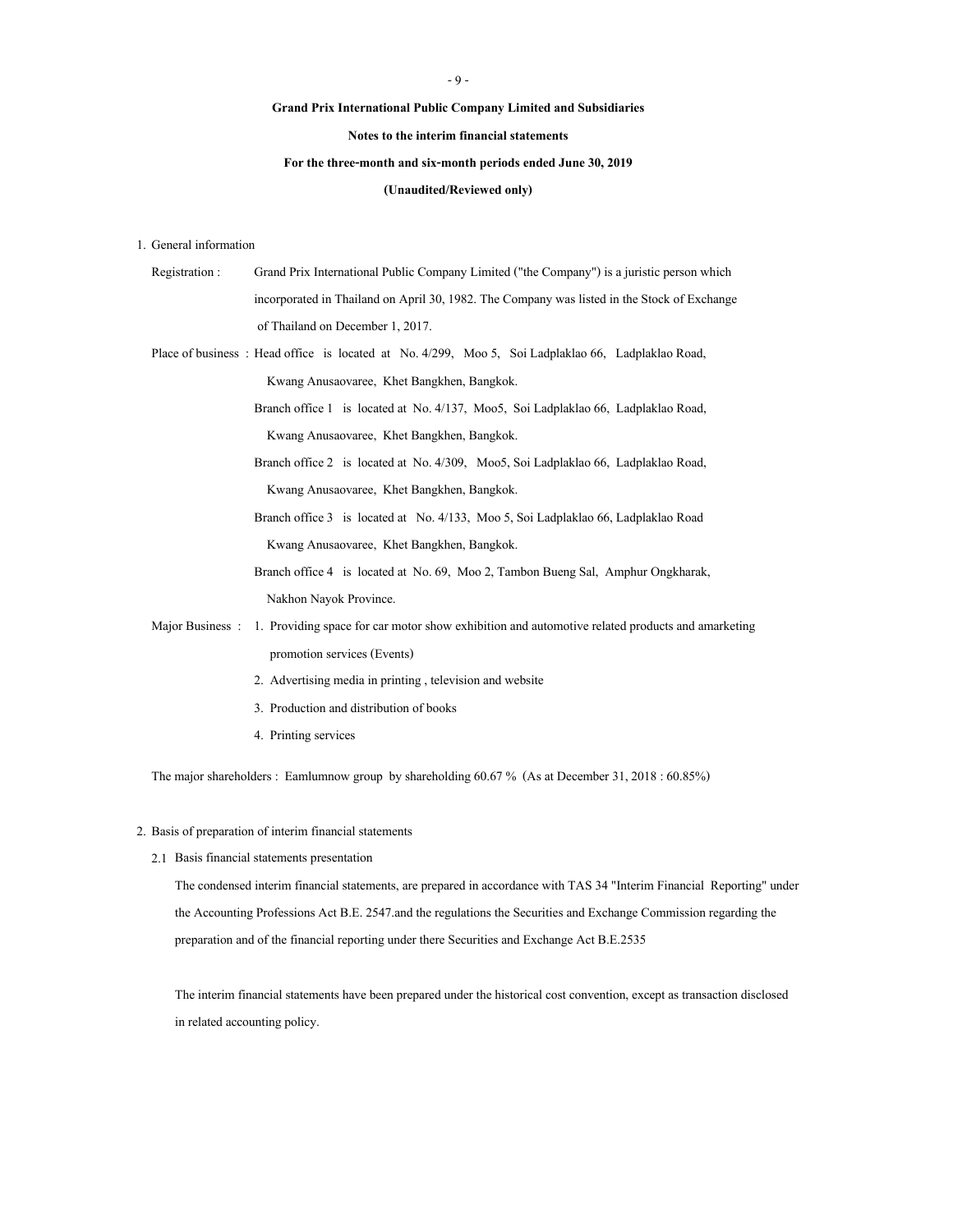- 10 -

These interim financial statements are prepared to provide an additional information on the recent financial statements to ensure that data is current. Accordingly, they focus on new activities, events and circumstances so as not to duplicate information previously reported. However, the Company has presented the statements of financial position, comprehensive income, changes in shareholders' equity and cash flows in the same format as that used for the annual financial statements. Therefore, these interim financial statements should be read in conjunction with the financial statements of the Company for the latest year.

#### 2.2 New financial reporting standards

#### **A. Financial reporting standards that become effective in the current period**

During the period, the Company have adopted a number of revised financial reporting standards and interpretations (revised 2018) which are effective for the financial statements for the period beginning on or after January 1, 2019. These financial reporting standards were aimed at alignment with the corresponding International Financial Reporting Standards with most of the changes and clarifications directed towards disclosures in the notes to financial statements. The adoption of those financial reporting standards does not have any significant impacts on the Company financial statements. However, new financial reporting standard has changed key principle as follows. TFRS 15 Revenue from Contracts with Customers establishes for the entity to use in accounting for revenue arising from contracts with customers, the core principle is that the entity should recognize revenue to depict the transfer of promised goods or services to the customers in an amount that reflects the consideration to which the entity expects to be entitled. This standard introduces a five-step model to revenue recognition and requires the exercise of judgment for taking into consideration of the principle in each step of model applying. TFRS 15 supersedes TAS 11 Construction Contracts and TAS 18 Revenue, and the related Interpretations. There is no retrospective impact to financial statements when such financial reporting standard is adopted

#### **B. Revised Financial reporting standards that will become effective in the future**

During the period, the Federation of Accounting Professions has announced financial reporting standards financial instruments and TFRS 16 Leases which are effective for fiscal years beginning on or after 1 January 2020. The Company does not adopt such financial reporting standards before effective date in preparation interim financial statements.

A set of TFRSs related to financial instruments consists of five accounting standards and interpretations, as follows:

Financial reporting standards:

- TFRS 7 Financial Instruments: Disclosures
- TFRS 9 Financial Instruments

Accounting standard:

TAS 32 Financial Instruments: Presentation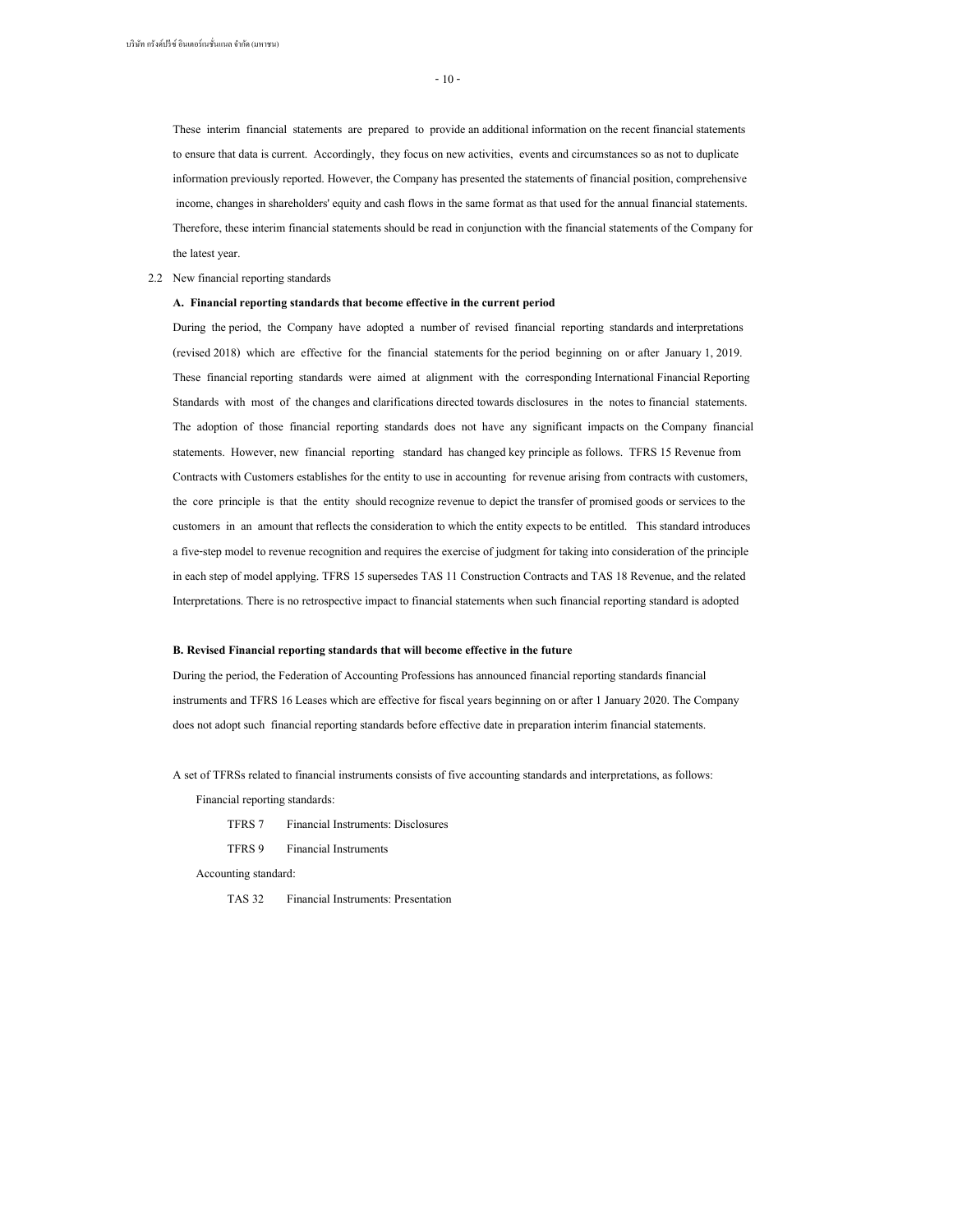- 11 -

Financial Reporting Standard Interpretations:

TFRIC 16 Hedges of a Net Investment in a Foreign Operation

TFRIC 19 Extinguishing Financial Liabilities with Equity Instruments

These TFRSs related to financial instruments make stipulations relating to the classification of financial instruments and their measurement at fair value or amortised cost (taking into account the type of instrument, the characteristics of the contractual cash flows and the Company's business model), calculation of impairment using the expected credit loss method, and hedge accounting. These include stipulations regarding the presentation and disclosure of financial instruments. When the TFRSs related to financial instruments are effective, some accounting standards, interpretations and guidance which are currently effective will be cancelled.

#### TFRS 16 Leases

TFRS 16 supersedes TAS 17 Leases together with related Interpretations. The standard sets out the principles for the recognition, measurement, presentation and disclosure of leases, and requires a lessee to recognise assets and liabilities for all leases with a term of more than 12 months, unless the underlying asset is low value.

Accounting by lessors under TFRS 16 is substantially unchanged from TAS 17. Lessors will continue to classify leases as either operating or finance leases using similar principles to those used under TAS 17.

The management of the Company is currently evaluating the impact on the financial statements from these financial reporting standards which will become effective in the future.

#### 3. Significant accounting policies

These interim financial statements have been prepared by using the accounting policy and estimate as same as the financial statements for the year ended December 31, 2018. And on April 5, 2019, new Labour Protection Act was published in the Royal Gazette which will become effective after 30 days from the date of its publication in the Royal Gazette onwards which determined the additional rate of severance pay in the case of termination of employment for a terminated employee who has worked for 20 consecutive years or more and shall be entitled to receive payment not less than the last rate of wages for 400 days. Which the Company has recorded the effects of the aforementioned Labour Protection Act as mentioned in the financial statements as state in Note 18.3.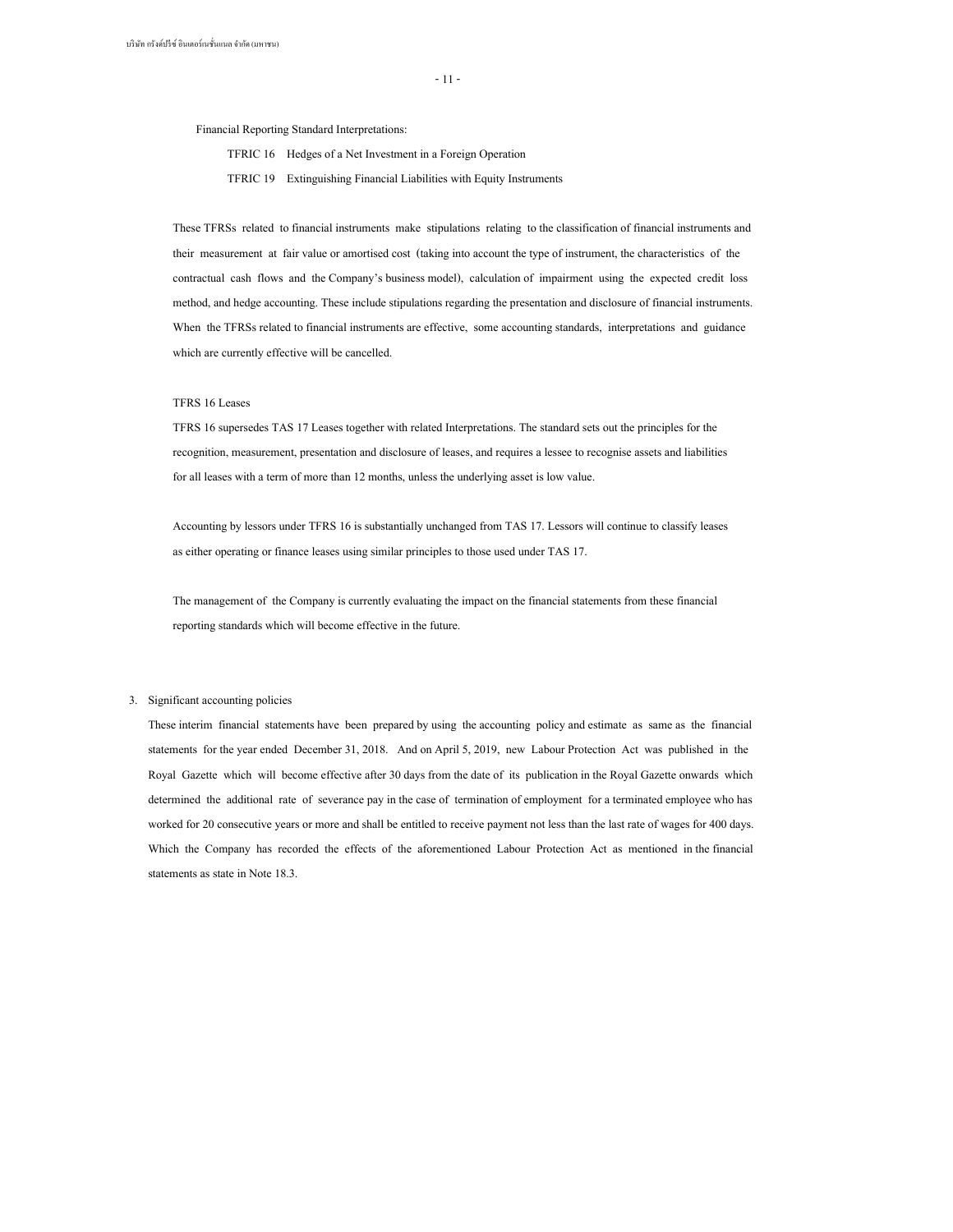#### 4. Cash and cash equivalents

# June 30, 2019 December 31, 2018 June 30, 2019 December 31, 2018 Cash 696,466.00 3,677,936.00 93,277.00 109,889.25 Current accounts 7,009,997.23 381,132.47 7,009,997.23 381,132.47 Savings deposit 171,656,408.80 266,804,352.52 171,354,210.99 266,751,181.25 Fixed deposit 30,476.82 151,801.41 30,476.82 151,801.41 Total 179,393,348.85 271,015,222.40 178,487,962.04 267,394,004.38 Consolidated financial statements Separate financial statements

As at June 30, 2019 and December 31, 2018 the Company has bank overdrafts total amount of Baht 23 million at interest rate MOR per annum. and short-term loan amounting of Baht 25 million at interest rate MLR per annum. Such credit line have been secured by mortgaging certainland with its construction of the Company as stated in note 13.2. At the end of the period, the Company did not use such credit line.

#### 5. Current investments

(Unit:Baht)

|                                     | Consolidated financial statements |                   | Separate financial statements |                   |  |
|-------------------------------------|-----------------------------------|-------------------|-------------------------------|-------------------|--|
|                                     | June 30, 2019                     | December 31, 2018 | June 30, 2019                 | December 31, 2018 |  |
| Fixed deposits due on maturity date | 266, 201, 669, 12                 | 366,893,760.35    | 266, 201, 669, 12             | 366,893,760.35    |  |
| Total                               | 266, 201, 669, 12                 | 366,893,760.35    | 266, 201, 669, 12             | 366,893,760.35    |  |

As at June 30, 2019, the Company had investments in fixed deposit due payment twelve-month with a financial institution at interest rate 0.90% - 1.92 % per annum.

As at December 31, 2018, the Company had investments in fixed deposit due payment ten-month and twelve-month with financial institution at interest rate 0.90 - 1.50% per annum.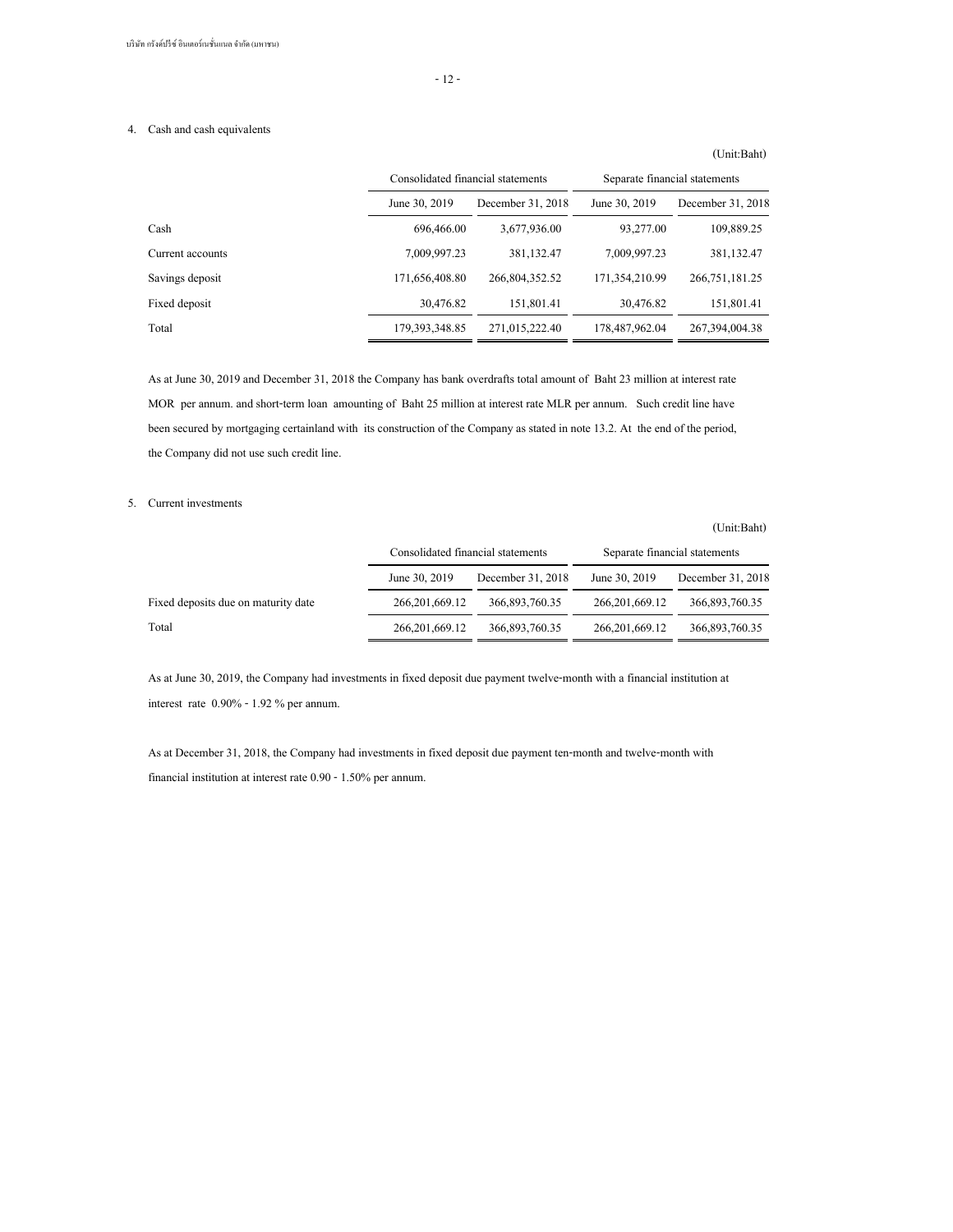บริษัท กรังด์ปรีซ์ อินเตอร์เนชั่นแนล จำกัด (มหาชน)

- 13 -

# 6. Trade and other current receivables

|                                                |                                   |                   |                               | (Unit:Baht)        |
|------------------------------------------------|-----------------------------------|-------------------|-------------------------------|--------------------|
|                                                | Consolidated financial statements |                   | Separate financial statements |                    |
|                                                | June 30, 2019                     | December 31, 2018 | June 30, 2019                 | December 31, 2018  |
| Trade accounts receivable :                    |                                   |                   |                               |                    |
| Related companies (Note 22.3.1)                | 569,397.29                        | 705,712.62        | 569,397.29                    | 705,712.62         |
| Other parties                                  | 50,062,959.41                     | 35,455,682.25     | 49,838,685.30                 | 35,455,682.25      |
| Post date cheque                               | 1,478,613.42                      | 2,475,106.76      | 1,478,613.42                  | 2,475,106.76       |
|                                                | 52,110,970.12                     | 38,636,501.63     | 51,886,696.01                 | 38,636,501.63      |
| Allowance for doubtful accounts<br>Less        | (4,120,029.24)                    | (5,451,132.79)    | (4,120,029.24)                | (5,451,132.79)     |
| Provisions for goods returned                  | (1,921,259.25)                    | (1,829,148.23)    | (1,921,259.25)                | (1,829,148.23)     |
| Net                                            | 46,069,681.63                     | 31,356,220.61     | 45,845,407.52                 | 31,356,220.61      |
| Other current receivables :                    |                                   |                   |                               |                    |
| Other receivable related parties (Note 22.3.1) | 2,814,323.13                      | 1,221,744.86      | 3,427,514.49                  | 1,301,223.61       |
| Accrued income                                 | 11,948,296.20                     | 14,204,046.11     | 11,948,296.20                 | 14,204,046.11      |
| Prepaid expenses                               | 8,827,504.96                      | 44,183,819.76     | 8,827,504.96                  | 43,533,905.11      |
| Deposit                                        | 127,000.00                        | 5,073,830.00      | 127,000.00                    | 5,073,830.00       |
| Revenue Department receivable                  | 2,214,250.42                      |                   | 2,214,250.42                  |                    |
| Other                                          | 1,316,915.27                      | 1,523,513.41      | 899,473.54                    | 1,523,513.41       |
|                                                | 27,248,289.98                     | 66,206,954.14     | 27,444,039.61                 | 65, 636, 518.24    |
| Less Allowance for doubtful accounts :         |                                   |                   |                               |                    |
| Accrued income                                 | (7,196,261.68)                    | (9,532,710.28)    | (7,196,261.68)                | (9,532,710.28)     |
| Deposit                                        |                                   | (5,000,000.00)    |                               | (5,000,000.00)     |
|                                                | (7,196,261.68)                    | (14, 532, 710.28) | (7,196,261.68)                | (14, 532, 710, 28) |
| Net                                            | 20,052,028.30                     | 51,674,243.86     | 20, 247, 777. 93              | 51,103,807.96      |
| Total                                          | 66,121,709.93                     | 83,030,464.47     | 66,093,185.45                 | 82,460,028.57      |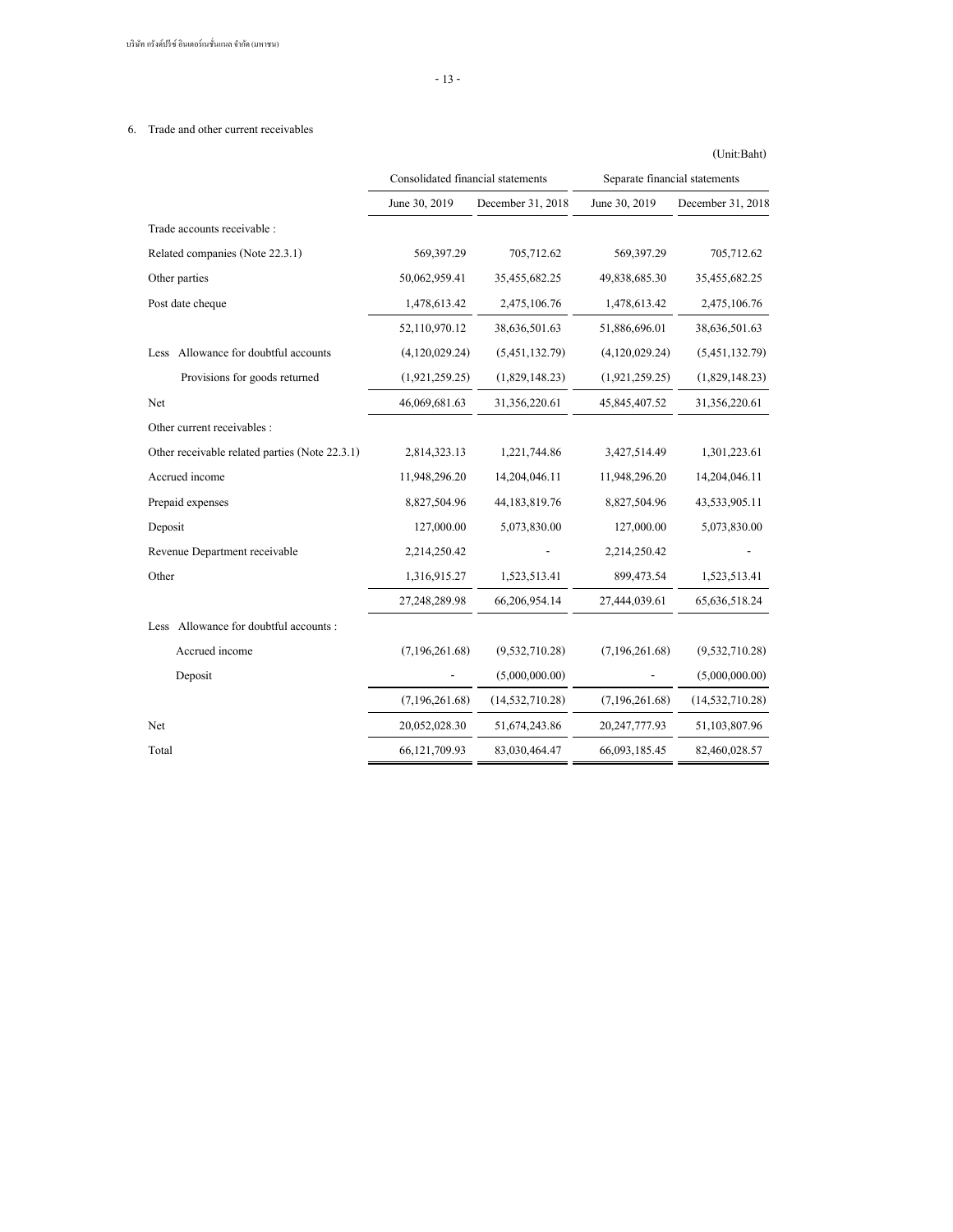- 14 -

Aging of trade accounts receivable are as follows.

|                       | Consolidated financial statements                                    |               | Separate financial statements |                   |  |
|-----------------------|----------------------------------------------------------------------|---------------|-------------------------------|-------------------|--|
|                       | June 30, 2019<br>December 31, 2018<br>28,884,754.67<br>26,719,486.04 |               | June 30, 2019                 | December 31, 2018 |  |
| Undue                 |                                                                      |               | 28,884,754.67                 | 26,719,486.04     |  |
| Over due :            |                                                                      |               |                               |                   |  |
| $1 - 90$ days         | 8,760,937.64                                                         | 6,465,882.80  | 8,760,937.64                  | 6,465,882.80      |  |
| 91 - 180 days         | 10,221,838.57                                                        |               | 9,997,564.46                  |                   |  |
| 181-365 days          | 123,410.00                                                           | 803,690.95    | 123,410.00                    | 803,690.95        |  |
| More than 365 days up | 4,120,029.24                                                         | 4,647,441.84  | 4,120,029.24                  | 4,647,441.84      |  |
| Total                 | 52,110,970.12                                                        | 38,636,501.63 | 51,886,696.01                 | 38,636,501.63     |  |

Movement of the allowance for doubtful accounts for the six-month periods ended June 30, 2019 and 2018 are as follows:

# (Unit:Baht)

|                                                                   | Consolidated<br>financial | Separate financial statements |                |
|-------------------------------------------------------------------|---------------------------|-------------------------------|----------------|
|                                                                   | statements                |                               |                |
|                                                                   | June 30, 2019             | June 30, 2019                 | June 30, 2018  |
| Allowance for doubtful accounts as at the beginning of the period | 19,983,843.07             | 19,983,843.07                 | 5,482,080.88   |
| Increase                                                          |                           |                               | 1,187,928.37   |
| Write off                                                         | (866, 763.32)             | (866, 763.32)                 |                |
| Received                                                          | (7,800,788.83)            | (7,800,788.83)                | (1,000,348.76) |
| Allowance for doubtful accounts as at the end of the period       | 11,316,290.92             | 11,316,290.92                 | 5,669,660.49   |

## 7. Short-term loan to a subsidiary

As at June 30, 2019 and December 31, 2018, the Company had loan to a subsidiary amount of Baht 2.63 million, evidenced by promissory notes with interest rate at 1.65% - 1.95% per annum, due at call, without collateral as stated in note 22.3.2. (As at December 31, 2018 : interest rate at 1.65% per annum)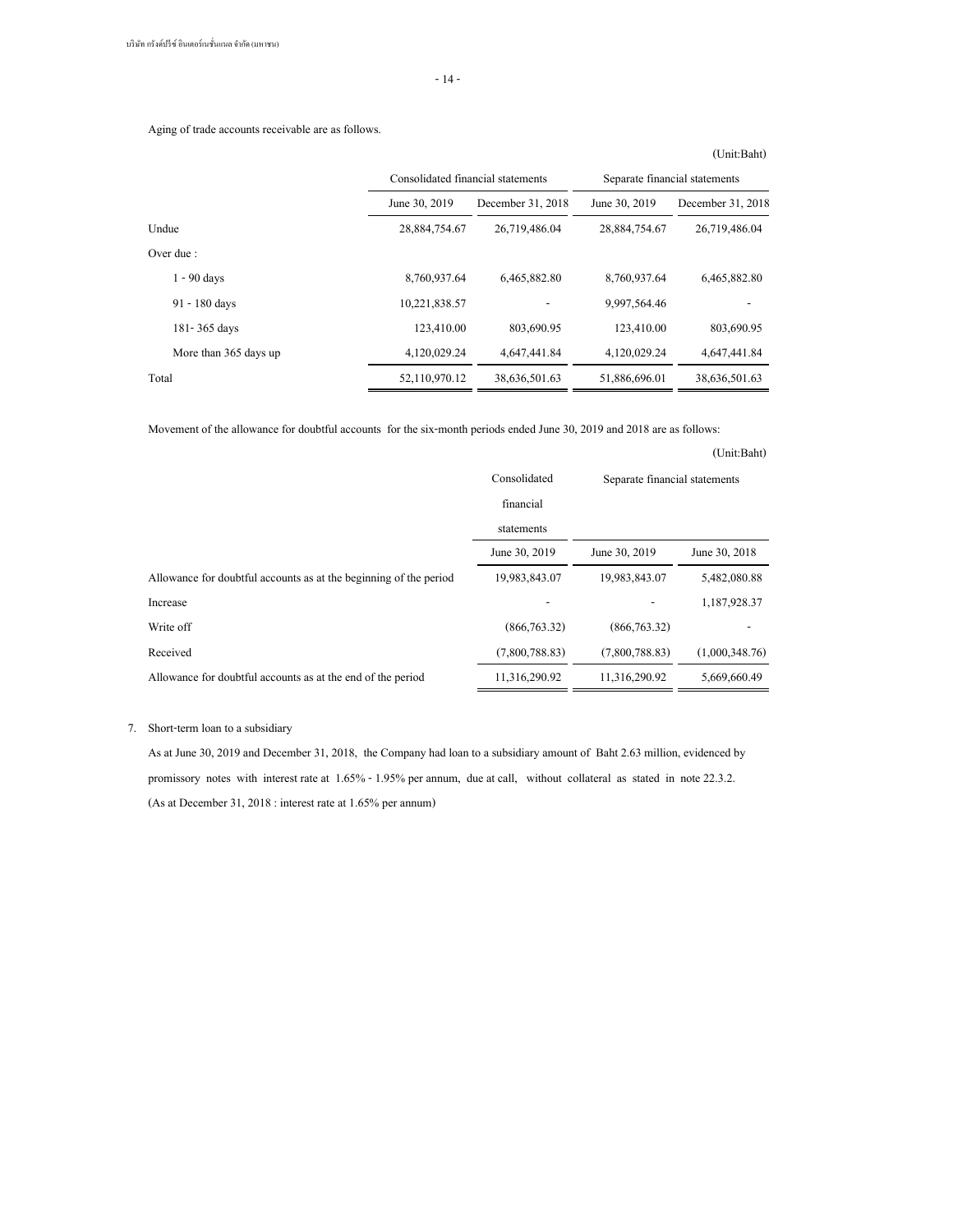- 15 -

#### 8. Inventories

|                                            | Consolidated financial statements |                   | Separate financial statements |                   |
|--------------------------------------------|-----------------------------------|-------------------|-------------------------------|-------------------|
|                                            | June 30, 2019                     | December 31, 2018 | June 30, 2019                 | December 31, 2018 |
| Finished goods                             | 3,347,728.76                      | 4,115,122.77      | 3,347,728.76                  | 4, 115, 122, 77   |
| Work in process                            | 3,469,070.02                      | 2,535,321.41      | 3,469,070.02                  | 2,535,321.41      |
| Raw materials                              | 6,896,597.18                      | 6,646,862.23      | 6,896,597.18                  | 6,646,862.23      |
|                                            | 13,713,395.96                     | 13,297,306.41     | 13,713,395.96                 | 13,297,306.41     |
| Less Allowance for inventories devaluation | (3,220,369,34)                    | (3,041,619,21)    | (3,220,369,34)                | (3,041,619,21)    |
| Net                                        | 10,493,026.62                     | 10,255,687.20     | 10,493,026.62                 | 10,255,687.20     |

Movement of the allowance for inventories devaluation for the six-month periods ended June 30, 2019 and 2018 are as follows:

(Unit:Baht)

(Unit:Baht)

|                         | Consolidated  | Separate financial statements |               |
|-------------------------|---------------|-------------------------------|---------------|
|                         | financial     |                               |               |
|                         | statements    |                               |               |
|                         | June 30, 2019 | June 30, 2019                 | June 30, 2018 |
| Beginning of the period | 3,041,619.21  | 3,041,619.21                  | 2,095,507.73  |
| Increase(decrease)      | 178,750.13    | 178,750.13                    | 185,300.29    |
| End of the period       | 3,220,369.34  | 3,220,369.34                  | 2,280,808.02  |

# 9. Restricted bank deposit

As at June 30, 2019 and December 31, 2018, the Company had fixed deposit at 2 banks amount of Baht 0.32 million by using fixed deposit as collateral for letter guarantee for electricity usage to Metropolitan Electricity Authority, and monthly postage service to Thai Post Co., Ltd. as stated in note 24.2.

#### 10. Investments in subsidiary

Investments in subsidiary as presented in the separate financial statements as at June 30, 2019 and December 31, 2018 are as follows:

| Company's name        |            | Paid up capital | Holdings      | Cost       |              |
|-----------------------|------------|-----------------|---------------|------------|--------------|
|                       | <b>USD</b> | <b>BAHT</b>     | $\frac{0}{0}$ | <b>USD</b> | <b>BAHT</b>  |
| GPI Myanmar Co., Ltd. | 50,000     | 1,602,500.00    | 100           | 50,000     | 1,602,500.00 |
| Total                 |            | 1,602,500.00    |               |            | 1,602,500.00 |

According to Board of Director meeting No.6/2018 held on November 12, 2018, resolved the Company to invest in

GPI Myanmar Co.,Ltd., which the Company registered on November 28, 2018, the said investment in GPI Myanmar Co., Ltd. is a subsidiary of the Company from November 28, 2018.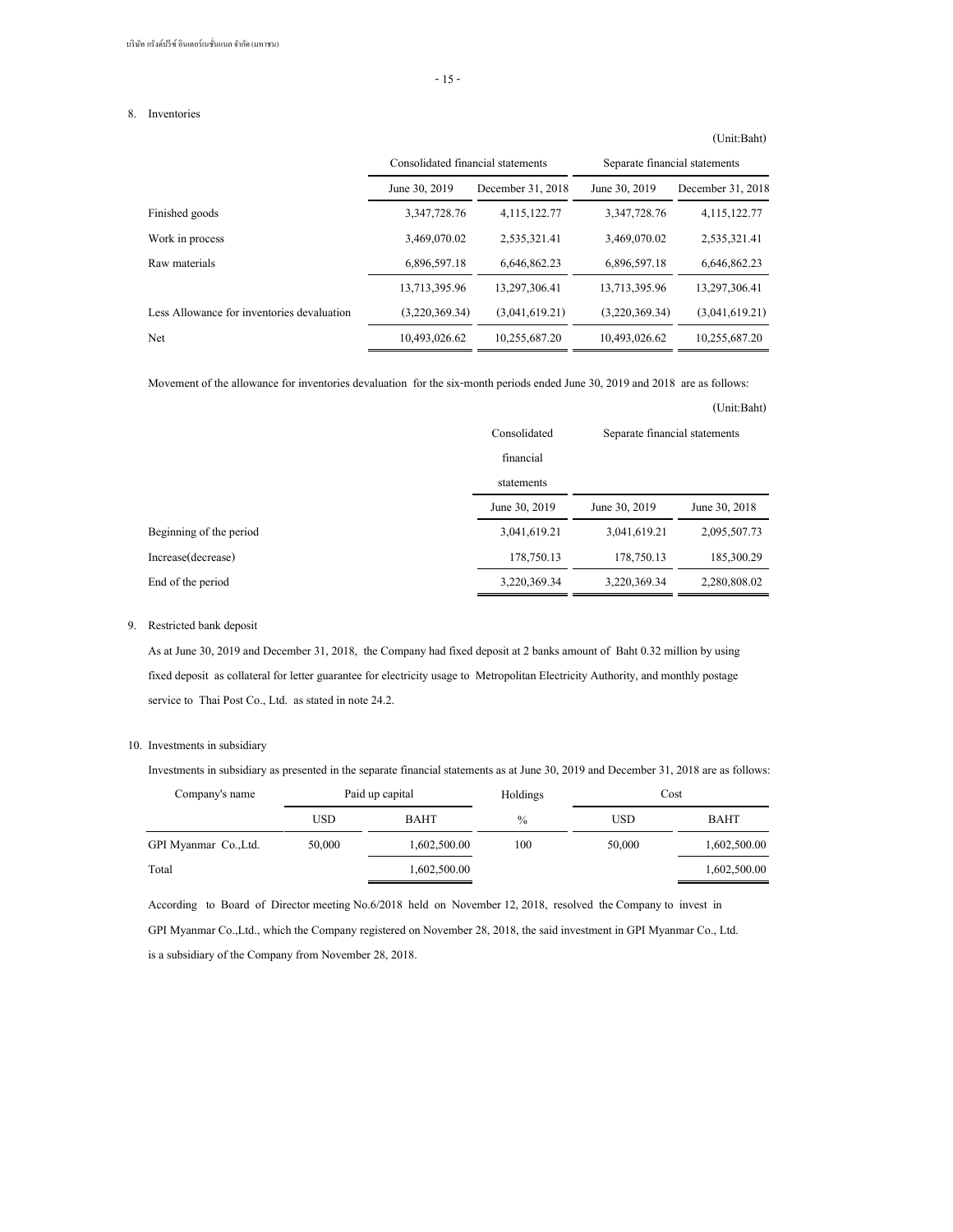- 16 -

#### 11. Other long-term investment

As at June 30, 2018, the Company had investments in fixed deposit due payment thirteen-months and fourteen-month with a financial institution amount of Baht 277.56 million, at interest rate 1.60% - 1.95% per annum.

As at December 31, 2018, the Company had investments in fixed deposit due payment fourteen-month with a financial institution amount of Baht 91.00 million, at interest rate 1.60% per annum.

#### 12. Investment property

As at June 30, 2019 and December 31, 2018, The Company had investment property at book value of Baht 32.24 million, the fair value amounted to Baht 49.64 million. The fair value of such investment properties is determined by purchase and selling price of the land.

#### 13. Property, plant and equipment

Movements of the property plant and equipment account for the six-month periods ended June 30, 2019 and 2018 are summarized below: (Unit:Baht)

|                                                  | Consolidated      | Separate financial statements |                  |
|--------------------------------------------------|-------------------|-------------------------------|------------------|
|                                                  | financial         |                               |                  |
|                                                  | June 30, 2019     | June 30, 2019                 | June 30, 2018    |
| Net book value as at the beginning of the period | 132,577,836.30    | 132,577,836.30                | 130, 130, 230.69 |
| Acquisitions during the period - at cost         | 53,494,940.82     | 53,490,140.81                 | 8,722,195.92     |
| Transfer out                                     | (2.00)            | (2.00)                        | (6.00)           |
| Disposals during the period - net                | (2.00)            | (2.00)                        | (66, 294, 27)    |
| Depreciation for the period                      | (6,737,749.85)    | (6,737,323.96)                | (5,965,878.97)   |
| Net book value as at the end of the period       | 179, 335, 023, 27 | 179,330,649.15                | 132,820,247.37   |

13.1 As at June 30, 2019, the Company has a fully depreciated property, plant and equipment still in use have cost value of Baht 113.42 million. (As at December 31, 2018 : Baht 110.14 million)

13.2 As at June 30, 2019, Certain of land with its construction at book value amounting to Baht 44.28 million (As at December 31, 2018 : Baht 42.49 million) have been used as collateral for bank overdraft, short-term loans from financial institution as stated in note 4.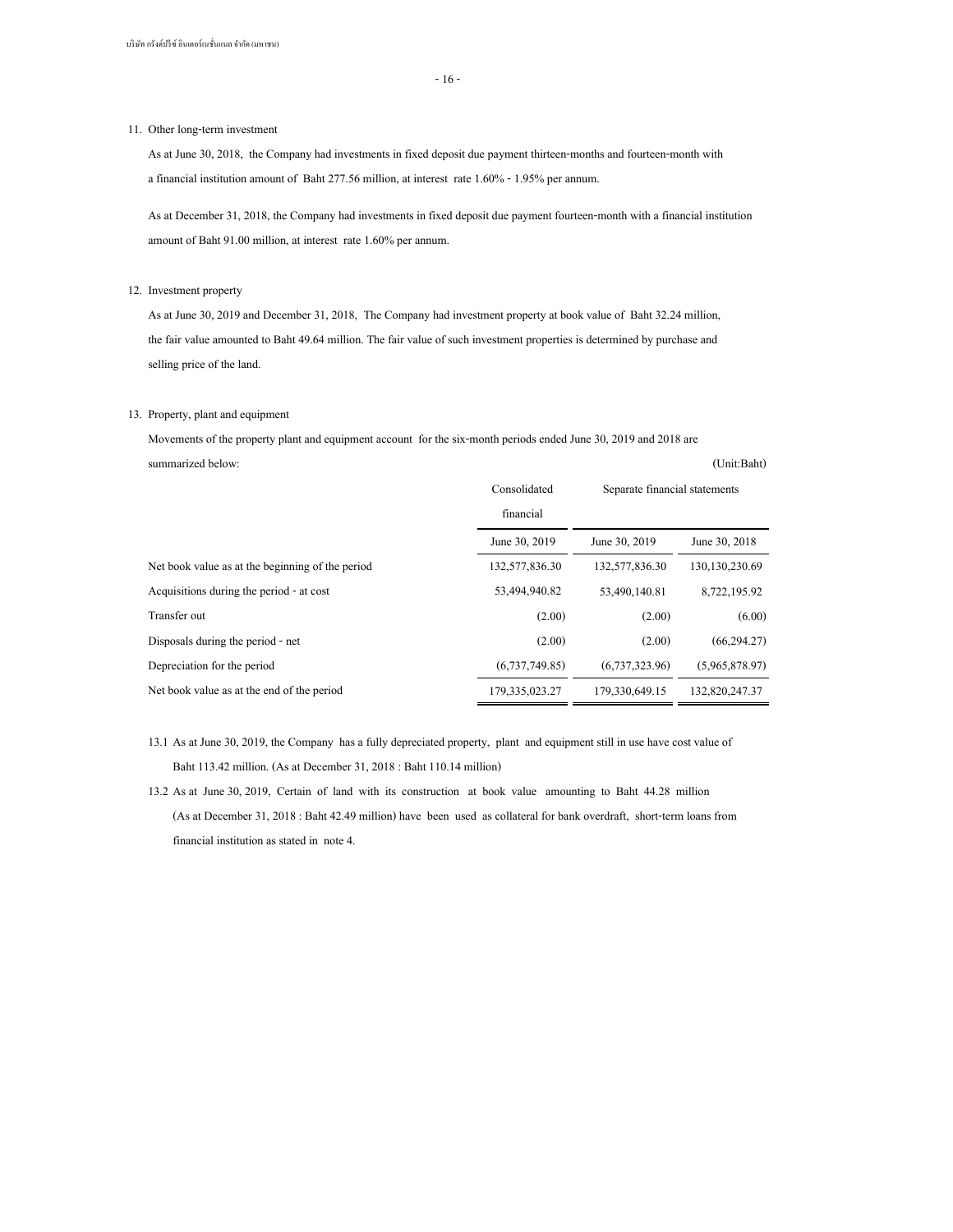# 14. Intangible assets

Movements of the intangible assets account for the six-month periods ended June 30, 2019 and 2018 are summarized below: (Unit:Baht)

|                                                  | Consolidated<br>financial<br>statements | Separate financial statements |                |
|--------------------------------------------------|-----------------------------------------|-------------------------------|----------------|
|                                                  | June 30, 2019                           | June 30, 2019                 | June 30, 2018  |
| Net book value as at the beginning of the period | 4,429,243.06                            | 4,429,243.06                  | 3,597,161,47   |
| Acquisitions during the period - at cost         | 4,557,370.00                            | 4,557,370.00                  | 903,400.00     |
| Transfer out                                     | (850,000,00)                            | (850,000,00)                  |                |
| Amortization for the period                      | (505, 940, 81)                          | (505, 940, 81)                | (539, 400, 45) |
| Net book value as at the end of the period       | 7,630,672.25                            | 7,630,672.25                  | 3,961,161.02   |

#### 15. Deferred tax / Income tax expense

15.1 Deferred tax assets after netting with deferred tax liabilities has been presented in the statement of financial position had details as follows:

|                          |                | Consolidated financial statements |                | Separate financial statements |
|--------------------------|----------------|-----------------------------------|----------------|-------------------------------|
|                          | June 30, 2019  | December 31, 2018                 | June 30, 2019  | December 31, 2018             |
| Deferred tax assets      | 4,966,773.48   | 5,623,256.06                      | 4,966,773.48   | 5,623,256.06                  |
| Deferred tax liabilities | (1,405,365,86) | (318,708,92)                      | (1,405,365,86) | (318,708,92)                  |
| Net                      | 3,561,407.62   | 5,304,547.14                      | 3,561,407.62   | 5,304,547.14                  |

15.2 The movement of deferred tax assets and liabilities occurred during for the six-month periods ended June 30, 2019 and 2018 were as follows:

# (Unit:Baht)

|                                             | Consolidated financial statements / Separate financial statements |                                      |                |              |
|---------------------------------------------|-------------------------------------------------------------------|--------------------------------------|----------------|--------------|
|                                             | As at                                                             | Recognized as (expenses)/revenues in |                | As at        |
|                                             | January 1.                                                        | Profit or Losses                     | Other          | June $30$ .  |
|                                             | 2019                                                              |                                      | comprehensive  | 2019         |
| Deferred tax assets :                       |                                                                   |                                      |                |              |
| Allowance for inventories devaluation       | 608, 323.86                                                       | 35,750.02                            |                | 644,073.88   |
| Provision for liabilities employee benefits | 5,014,932,20                                                      | 1,083,404.61                         | (1,775,637,22) | 4,322,699.59 |
|                                             | 5,623,256.06                                                      | 1,119,154.63                         | (1,775,637,22) | 4,966,773,47 |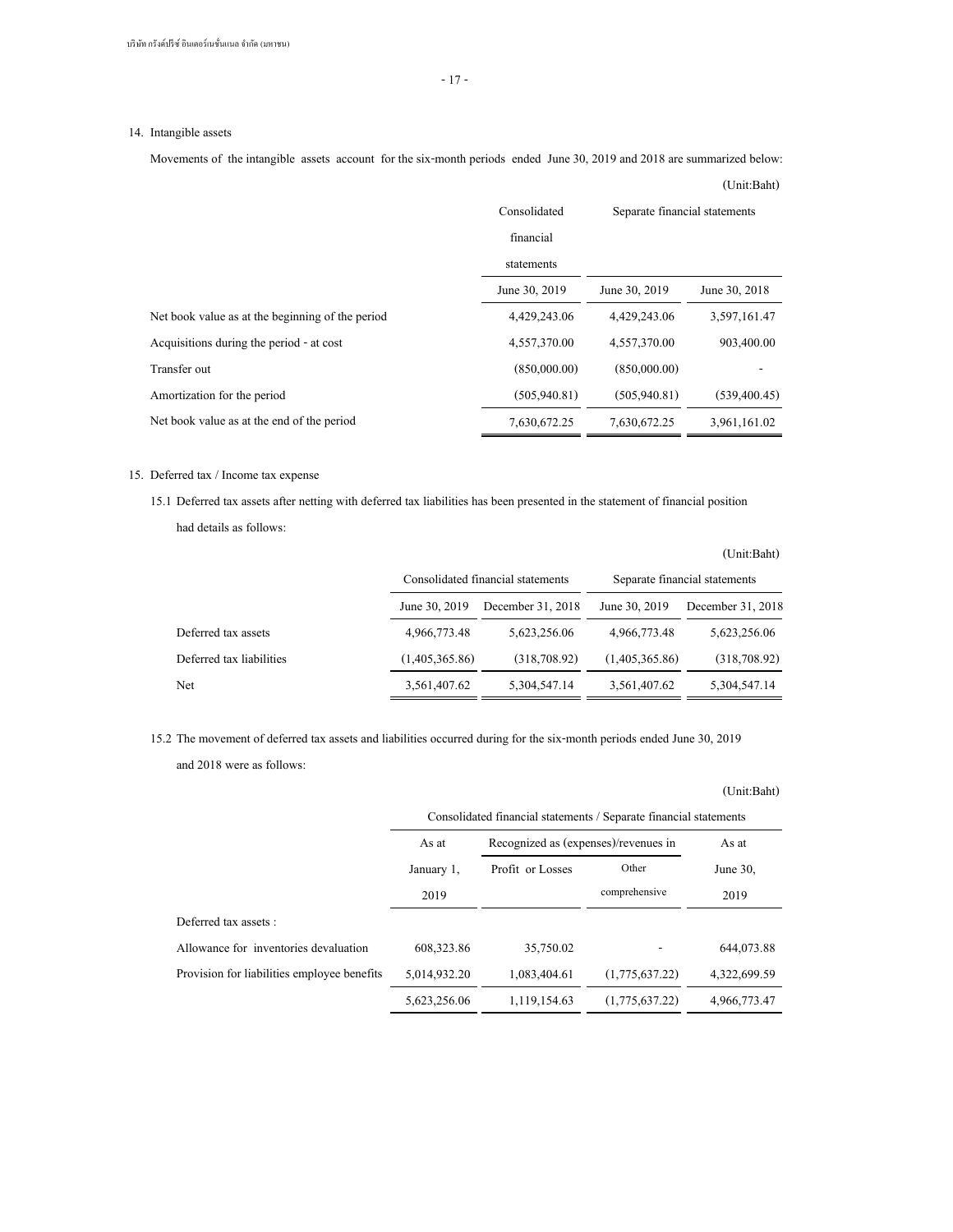# (Unit:Baht)

|                                    |              | Consolidated financial statements / Separate financial statements |                |                   |  |
|------------------------------------|--------------|-------------------------------------------------------------------|----------------|-------------------|--|
|                                    | As at        | Recognized as (expenses)/revenues in                              |                | As at<br>June 30, |  |
|                                    | January 1,   | Profit or Losses                                                  | Other          |                   |  |
|                                    | 2019         |                                                                   | comprehensive  | 2019              |  |
| Deferred tax liabilities :         |              |                                                                   |                |                   |  |
| Temporary differences depreciation | (232,078,24) | (1,120,433,61)                                                    |                | (1,352,511,85)    |  |
| Liabilities under financial leases | (86,630,68)  | 33,776.68                                                         |                | (52,854,00)       |  |
|                                    | (318,708,92) | (1,086,656,93)                                                    |                | (1,405,365,85)    |  |
| Deferred tax assets - net          | 5,304,547.14 | 32,497.70                                                         | (1,775,637,22) | 3,561,407.62      |  |
|                                    |              |                                                                   |                |                   |  |

|                                             | Separate financial statements |                                      |               |                |
|---------------------------------------------|-------------------------------|--------------------------------------|---------------|----------------|
|                                             | As at                         | Recognized as (expenses)/revenues in |               | As at          |
|                                             | January 1,                    | Profit or Losses                     | Other         | June 30,       |
|                                             | 2018                          |                                      | comprehensive | 2018           |
| Deferred tax assets :                       |                               |                                      |               |                |
| Allowance for inventories devaluation       | 419, 101.55                   | 37,060.06                            |               | 456,161.61     |
| Provision for liabilities employee benefits | 4,441,699.41                  | 286,616.40                           |               | 4,728,315.81   |
|                                             | 4,860,800.96                  | 323,676.46                           |               | 5,184,477.42   |
| Deferred tax liabilities :                  |                               |                                      |               |                |
| Temporary investment                        | (81,203,14)                   | (134, 372, 49)                       |               | (215, 575.63)  |
| Temporary differences depreciation          | (687, 347, 10)                | 245,327.99                           |               | (442, 019.11)  |
| Liabilities under financial leases          | (38, 835.80)                  | (11, 934.57)                         |               | (50,770.37)    |
|                                             | (807, 386.04)                 | 99,020.93                            |               | (708, 365, 11) |
| Deferred tax assets - net                   | 4,053,414.92                  | 422,697.39                           |               | 4,476,112.31   |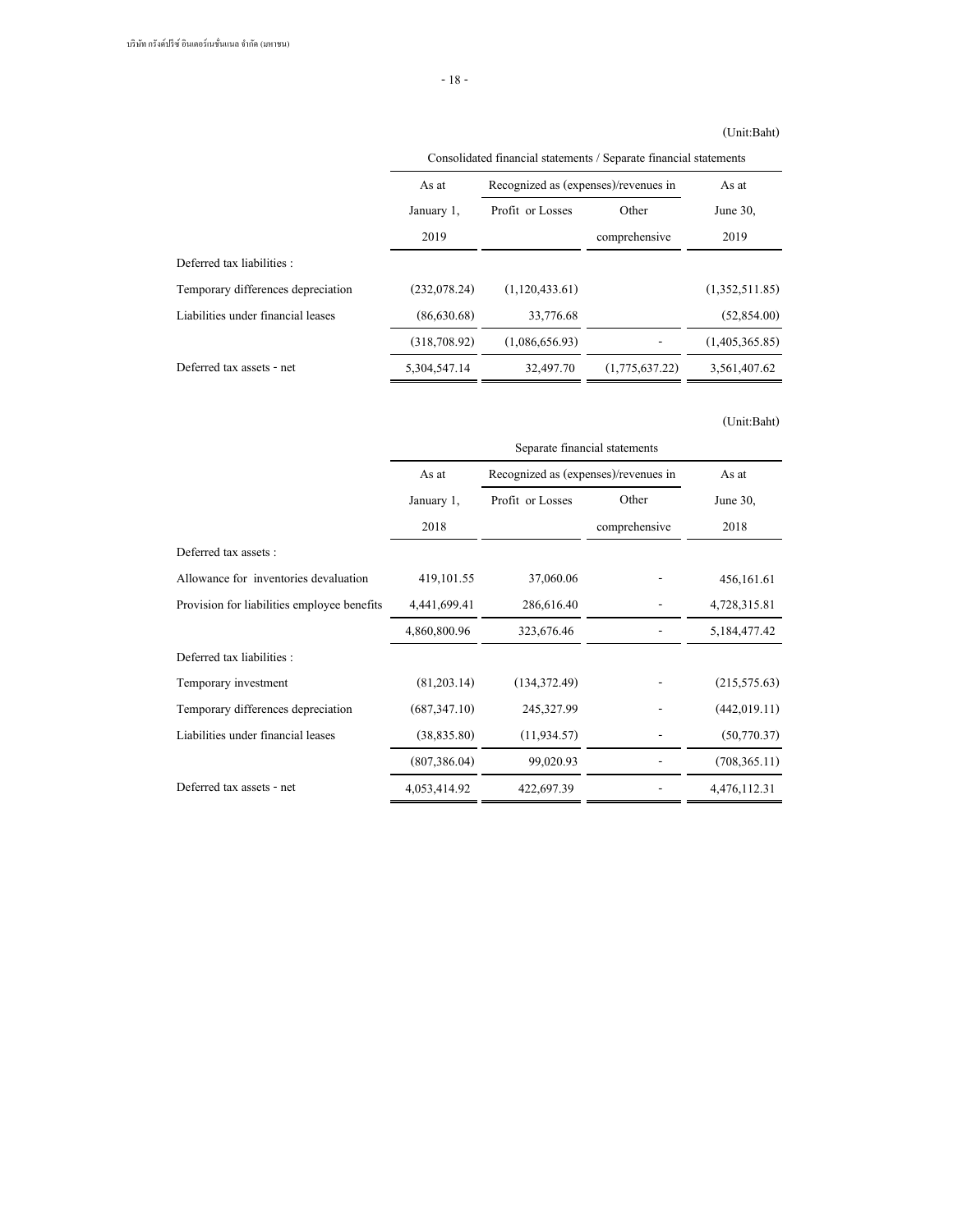- 19 -

15.3 Income tax recognized in profit or loss for the six-month periods ended June 30, 2019 and 2018 as follows:

|                                          |                           |                               | $\overline{u}$   |
|------------------------------------------|---------------------------|-------------------------------|------------------|
|                                          | Consolidated<br>financial | Separate financial statements |                  |
|                                          | June 30, 2019             | June 30, 2019                 | June 30, 2018    |
| Current income tax :                     |                           |                               |                  |
| Income tax expenses                      | 47,419,442.11             | 47,419,442.11                 | 52,800,018.02    |
| Deferred tax:                            |                           |                               |                  |
| Changing in temporary differences        | (32, 497, 70)             | (32, 497, 70)                 | (422, 697, 39)   |
| Income tax expenses in the statements of |                           |                               |                  |
| comprehensive income                     | 47,386,944.41             | 47,386,944.41                 | 52, 377, 320, 63 |

15.4 Income tax on components of other comprehensive income for the six-month periods ended June 30, 2019 as follows:

# (Unit:Baht)

|                                                  | Consolidated financial statements / Separate financial |                |              |  |
|--------------------------------------------------|--------------------------------------------------------|----------------|--------------|--|
|                                                  | Income (expense)<br>Before income tax<br>Net of income |                |              |  |
|                                                  |                                                        | income tax     | tax          |  |
| Actuarial gains for employee benefit obligations | 8,878,186.12                                           | (1,775,637,22) | 7,102,548.90 |  |
|                                                  | 8,878,186.12                                           | (1,775,637.22) | 7,102,548.90 |  |

15.5 Reconciliation between income tax expenses and the product of accounting profit multiplied by income tax rate for the six-month periods ended June 30, 2019 and 2018 presented as follows:

# (Unit:Baht)

|                                          | Consolidated<br>financial | Separate financial statements |                  |  |
|------------------------------------------|---------------------------|-------------------------------|------------------|--|
|                                          | June 30, 2019             | June 30, 2019                 | June 30, 2018    |  |
| Profit before income tax                 | 231,742,618.36            | 236, 769, 174, 52             | 261,921,896.90   |  |
| Add back loss without tax for subsidiary | 5,026,556.16              |                               |                  |  |
| Total                                    | 236, 769, 174, 52         | 236, 769, 174, 52             | 261,921,896.90   |  |
| Tax rate                                 | 20.00%                    | 20.00%                        | 20.00%           |  |
| Amount of income tax                     | 47, 353, 834, 90          | 47, 353, 834, 90              | 52, 384, 379, 38 |  |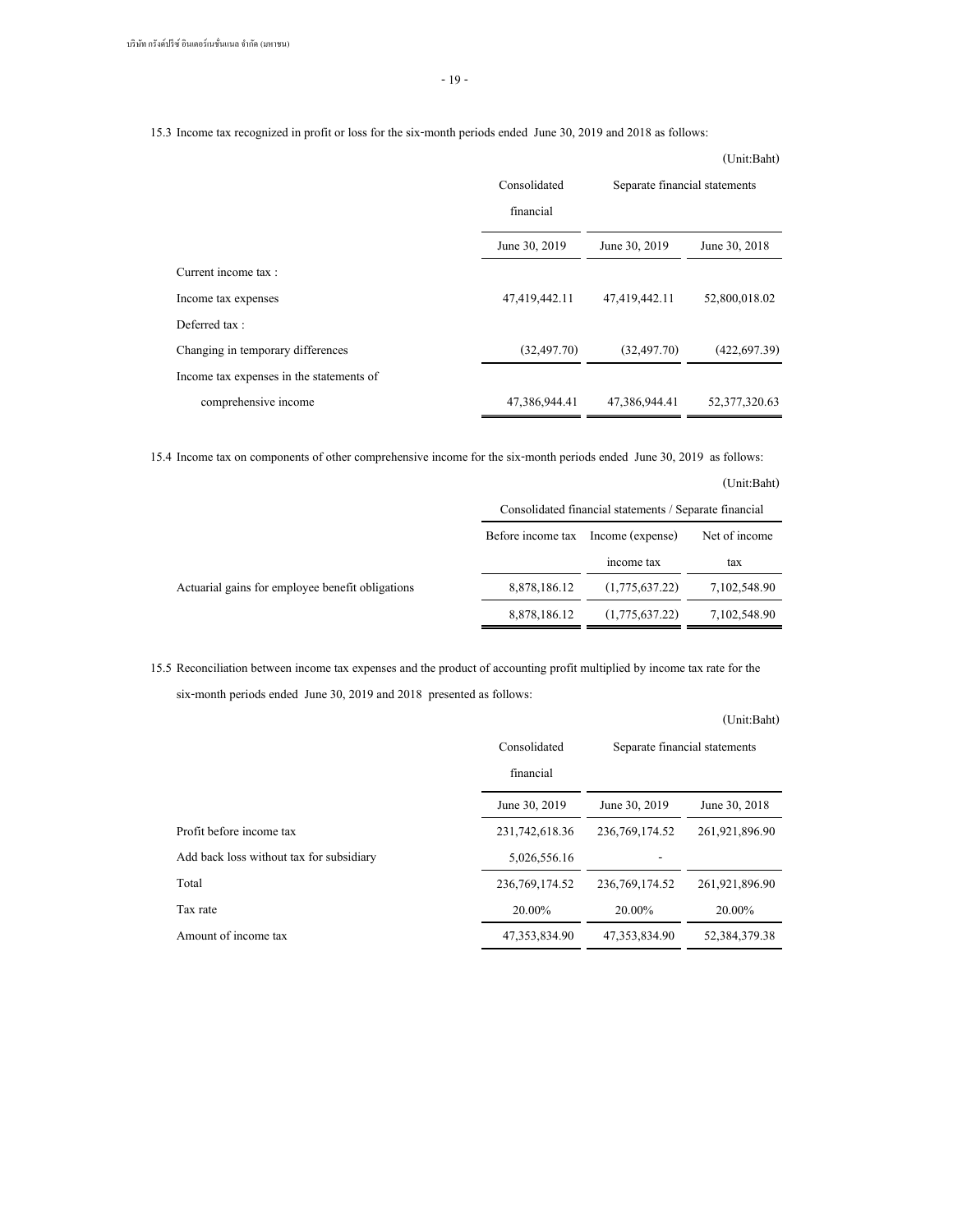- 20 -

# (Unit:Baht)

|                                             | Consolidated  | Separate financial statements |                  |
|---------------------------------------------|---------------|-------------------------------|------------------|
|                                             | financial     |                               |                  |
|                                             | June 30, 2019 | June 30, 2019                 | June 30, 2018    |
| Tax effect implications for :               |               |                               |                  |
| Accounting incomes (expenses) is different  |               |                               |                  |
| from taxable incomes and expenses)          | 88,418.73     | 88,418.73                     |                  |
| Non-deductible expenses                     | 7,563.31      | 7.563.31                      | 184,064.34       |
| Additional deductible expenses              | (62, 872.54)  | (62, 872, 54)                 | (191, 123.08)    |
| Reversal of allowance for doubtful accounts | 33,109.50     | 33,109.50                     | (7,058,74)       |
| Income tax expense reported in              |               |                               |                  |
| the statements of comprehensive income      | 47,386,944.40 | 47,386,944.40                 | 52, 377, 320, 64 |
| Effective income tax rate                   | 20.45%        | 20.01%                        | 20.00%           |

# 16. Trade accounts payable and other current payables

|                                                 | Consolidated financial statements |                   | Separate financial statements |                     |
|-------------------------------------------------|-----------------------------------|-------------------|-------------------------------|---------------------|
|                                                 | June 30, 2019                     | December 31, 2018 | June 30, 2019                 | December 31, $2018$ |
| Trade accounts payable :                        |                                   |                   |                               |                     |
| Trade payable - Related companies (Note 22.3.5) | 54,211.55                         |                   | 54, 211.55                    |                     |
| Trade payable - Other parties                   | 11,442,380.74                     | 9,607,073.33      | 9,719,630.29                  | 9,607,073.33        |
| Trade notes payable                             | 7,429,841.63                      | 801,628.69        | 7,429,841.63                  | 801,628.69          |
|                                                 | 18,926,433.92                     | 10,408,702.02     | 17,203,683.47                 | 10,408,702.02       |
| Other current payables :                        |                                   |                   |                               |                     |
| Accrued expenses                                | 19,446,190.88                     | 7,793,711.58      | 18,929,750.88                 | 7,465,592.29        |
| Revenue Department payable                      |                                   | 8,804,575.75      |                               | 8,804,575.75        |
| Suspense output tax                             | 3,098,549.58                      | 2,092,646.11      | 3,087,750.28                  | 2,092,646.11        |
| Accrued withoding tax                           | 1,115,224.97                      | 3,123,094.96      | 1,115,224.97                  | 3,123,094.96        |
| Other                                           | 2,906,835.26                      | 3,614,522.16      | 2,518,560.44                  | 3,563,436.76        |
|                                                 | 26,566,800.69                     | 25,428,550.56     | 25,651,286.57                 | 25,049,345.87       |
| Total                                           | 45, 493, 234. 61                  | 35,837,252.58     | 42,854,970.04                 | 35,458,047.89       |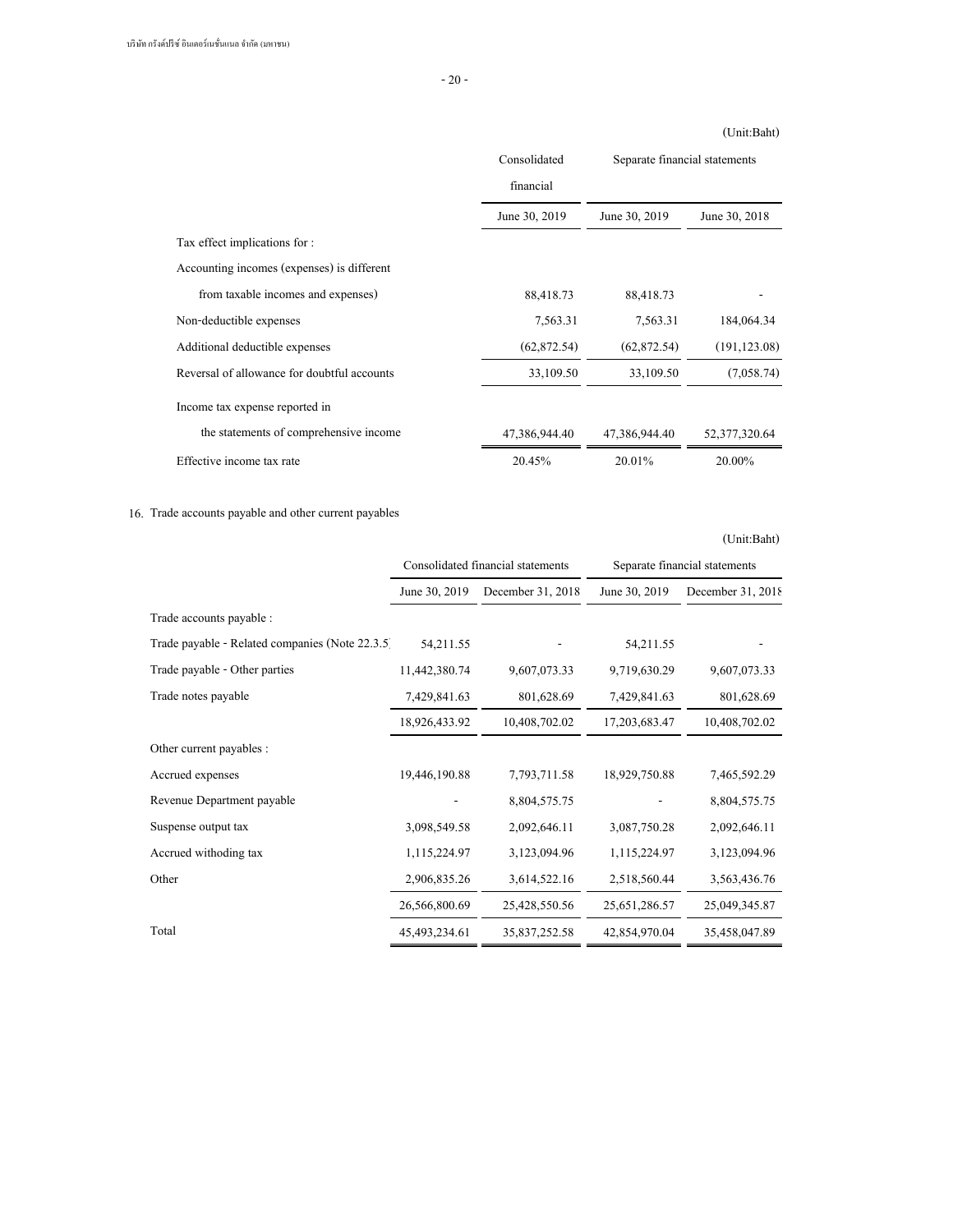## 17. Unearned revenues

# June 30, 2019 December 31, 2018 June 30, 2019 December 31, 2018 Unearned revenues for motor show space  $145,906,772.67$   $143,664,955.20$ Unearned revenues for other event 3,750,000.00 - 3,750,000.00 - 3,750,000.00 Others 600,561.16 153,632.00 600,561.16 153,632.00 Total 4,350,561.16 146,060,404.67 4,350,561.16 143,818,587.20 Consolidated financial statements Separate financial statements

# 18. Non-current provisions for employee benefits

18.1 Movement of the present value of the employee benefit obligations for the six- month periods ended June 30, 2019 and 2018 are as follows:

|                                               | Consolidated<br>financial | Separate financial statements |                  |
|-----------------------------------------------|---------------------------|-------------------------------|------------------|
|                                               | June 30, 2019             | June 30, 2019                 | June 30, 2018    |
| Balance as at beginning of the period         | 25,074,661.06             | 25,074,661.06                 | 22, 208, 497, 06 |
| Current service cost                          | 803,249.51                | 803,249.51                    | 1,059,648.00     |
| Interest cost                                 | 326,930.50                | 326,930.50                    | 373,434.00       |
| Past service cost                             | 4,589,524.05              | 4,589,524.05                  |                  |
| Employee benefit payment during in the period | (302, 681, 00)            | (302, 681, 00)                |                  |
| (Profit) from actuarial estimates             | (8,878,186,12)            | (8,878,186,12)                |                  |
| Balance as at end of the period               | 21,613,498.00             | 21,613,498.00                 | 23,641,579.06    |

18.2 Employee benefit expenses recognized in the statement of comprehensive income for the six-month periods ended

June 30, 2019 and 2018 are as follows:

|                               |               |                               | (Unit:Baht)   |
|-------------------------------|---------------|-------------------------------|---------------|
|                               | Consolidated  | Separate financial statements |               |
|                               | financial     |                               |               |
|                               | June 30, 2019 | June 30, 2019                 | June 30, 2018 |
| Costs of selling and services | 2,991,721.89  | 2,991,721.89                  | 764,712.00    |
| Distribution cost             | 291,794.11    | 291,794.11                    | 128,298.00    |
| Administrative expenses       | 2,436,188.06  | 2,436,188.06                  | 540,072.00    |
| Total                         | 5,719,704.06  | 5,719,704.06                  | 1,433,082.00  |

(Unit:Baht)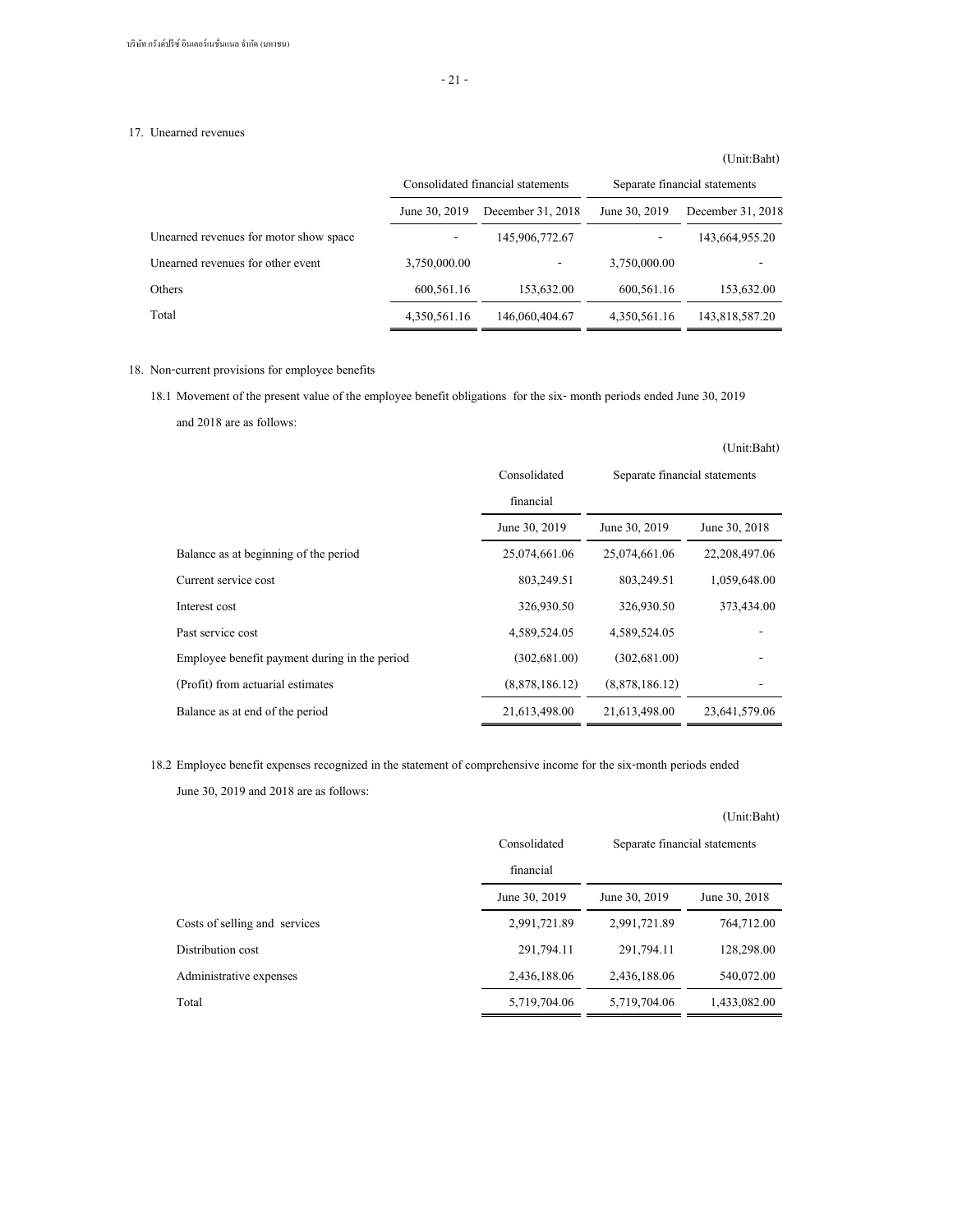- 22 -

- 18.3 The Company has recorded the impact of the new Labor Protection Act in the first quarter of 2019, amounting to Baht 4.59 million as stated in note 3.
- 18.4 Actuarial gains (loss) recognized in other comprehensive income before income tax expense for the six-month periods ended June 30, 2019 are as follows:

|                                                | Consolidated   | Separate financial |
|------------------------------------------------|----------------|--------------------|
|                                                | financial      | statements         |
| Included in retained earnings as at January 1. | (9,919,300,00) | (9.919,300,00)     |
| Recognized during the period                   | 8,878,186,12   | 8,878,186,12       |
| As at June 30, 2019                            | (1,041,113.88) | (1,041,113.88)     |

18.5 Actuarial gains recognized in other comprehensive income for the six-month periods ended June 30, 2019 are as follows:

|                         |                | (Unit:Baht)        |
|-------------------------|----------------|--------------------|
|                         | Consolidated   | Separate financial |
|                         | financial      | statements         |
|                         |                |                    |
| Discount rate           | (342, 564, 00) | (342, 564, 00)     |
| Salary increase rate    | 6,410,531.00   | 6,410,531.00       |
| Staff turnover rate     | 1,422,298.00   | 1,422,298.00       |
| Experience improvements | 1,387,921.12   | 1,387,921.12       |
| Total                   | 8,878,186.12   | 8,878,186.12       |

18.6 Principal actuarial assumptions at the reporting date for the six-month periods ended June 30, 2019 and December 31, 2018 (expressed as weighted averages) are as follow:

|                                                               | June 30, 2019    | December 31, 2018 |
|---------------------------------------------------------------|------------------|-------------------|
| Discount rate                                                 | $2.92\%$         | $3.07\%$          |
| Future salary growth                                          | $7.02\%$         | 10.59%            |
| Employee turnover rate (depend on working period of employee) | $0.00 - 22.00\%$ | $0.00 - 24.00\%$  |
| Mortality rate (TMO2017 and TMO 2008, respectively)           | 100.00%          | $100.00\%$        |
| Disability rate (TMO2017 and TMO 2008, respectively)          | 10.00%           | $10.00\%$         |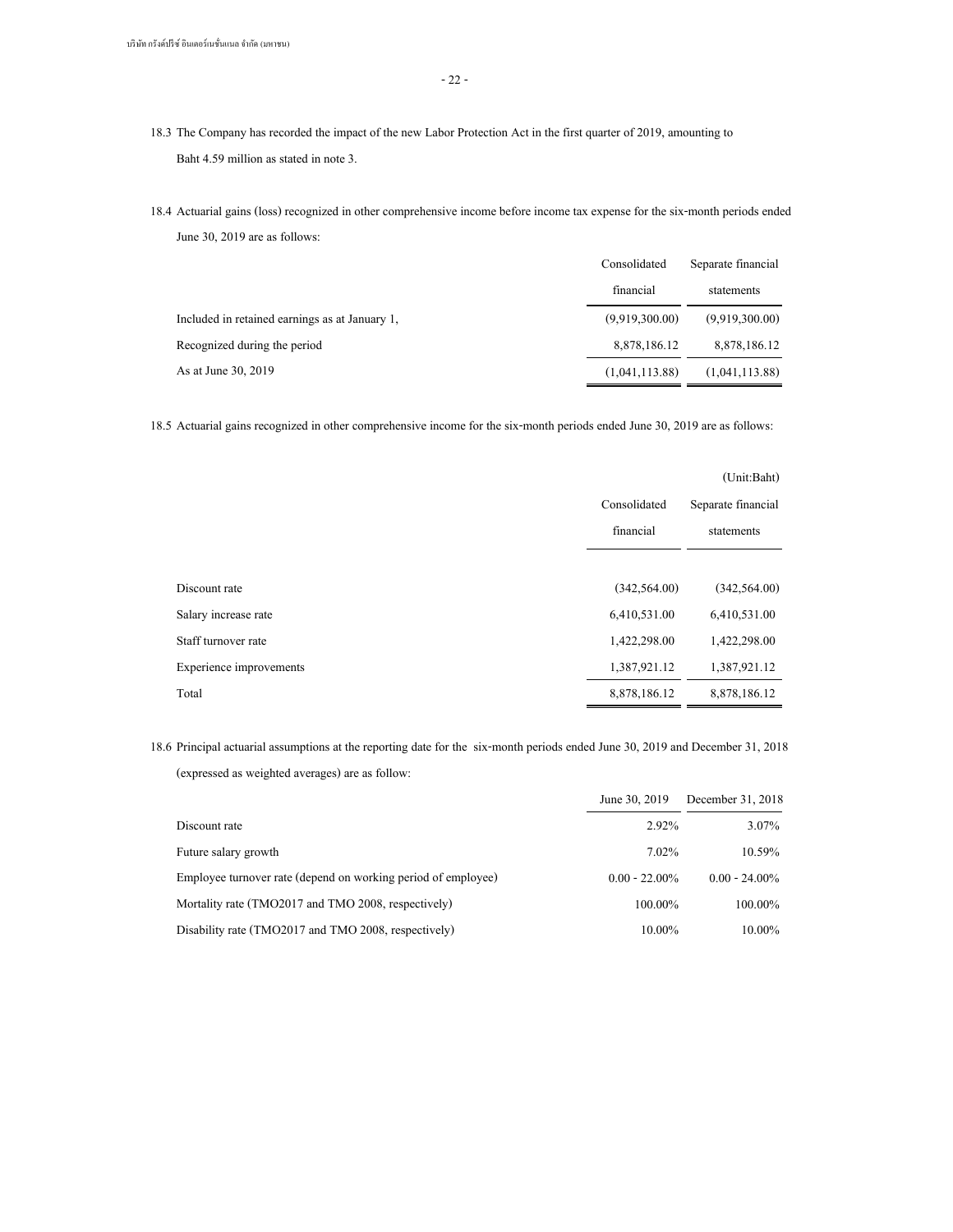#### 19. Dividend

- 19.1 According to Annual General Meeting of Shareholders Year 2019, held on March 28, 2019, resolved to pay the dividend from the remaining performance for September 2017 - March 2018 for the total eligible shares of 600 million shares at the rate of Baht 0.09 per share totalling Baht 54.00 million to the shareholders. The Company already paid on April 19, 2019.
- 19.2 According to the Board of Directors Meeting No. 4/2018, held on May 10, 2018, resolved to pay the interim dividend from retained earnings and the performance for the first quarter of 2018 for the total eligible shares of 600 million shares at the rate of Baht 0.15 per share totalling Baht 90.00 million to the shareholders. The Company already paid on June 7, 2018.

# 20. Provident fund

For the three-month and six-month periods ended June 30, 2019 and 2018, the Company made a contribution to the provident fund are as follow:

|                                |                     |            |                   | (Unit:Baht)  |
|--------------------------------|---------------------|------------|-------------------|--------------|
|                                | For the three-month |            | For the six-month |              |
|                                | 2019                | 2018       | 2019              | 2018         |
| Contribution to provident fund | 952,261,00          | 848,422.00 | 1,926,850.00      | 1,704,546.00 |
| Total                          | 952,261,00          | 848,422.00 | 1,926,850.00      | 1,704,546.00 |

#### 21. Expenses by nature

Expenses by nature for the three-month and six-month periods ended June 30, 2019 and 2018 are as follows:

|                                                                 | For the three-month |                               |               |
|-----------------------------------------------------------------|---------------------|-------------------------------|---------------|
|                                                                 | Consolidated        | Separate financial statements |               |
|                                                                 | financial           |                               |               |
|                                                                 | June 30, 2019       | June 30, 2019                 | June 30, 2018 |
| Changing in finished goods and work in process                  | 5,150,502.73        | 5,150,502.73                  | 1,359,569.55  |
| Raw material used                                               | 5,339,131.07        | 5,339,131.07                  | 3,268,618.30  |
| Hire of work expenses for plate, original manuscript and others | 6,593,136.96        | 6,593,136.96                  | 4,482,133.55  |
| Employee expenses                                               | 41,723,748.77       | 41,723,748.77                 | 39,804,568.11 |
| Service charge for using area for organizing event              | 44, 141, 843. 02    | 44, 141, 843. 02              | 48,033,025.19 |
| Structure decoration expenses                                   | 22,497,790.05       | 22,497,790.05                 | 27,395,717.97 |
| Advertising expenses                                            | 6,744,886.56        | 6,744,886.56                  | 10,615,776.95 |
| Hire of work expenses for organize activities                   | 7,488,881.45        | 7,488,881.45                  | 5,949,835.10  |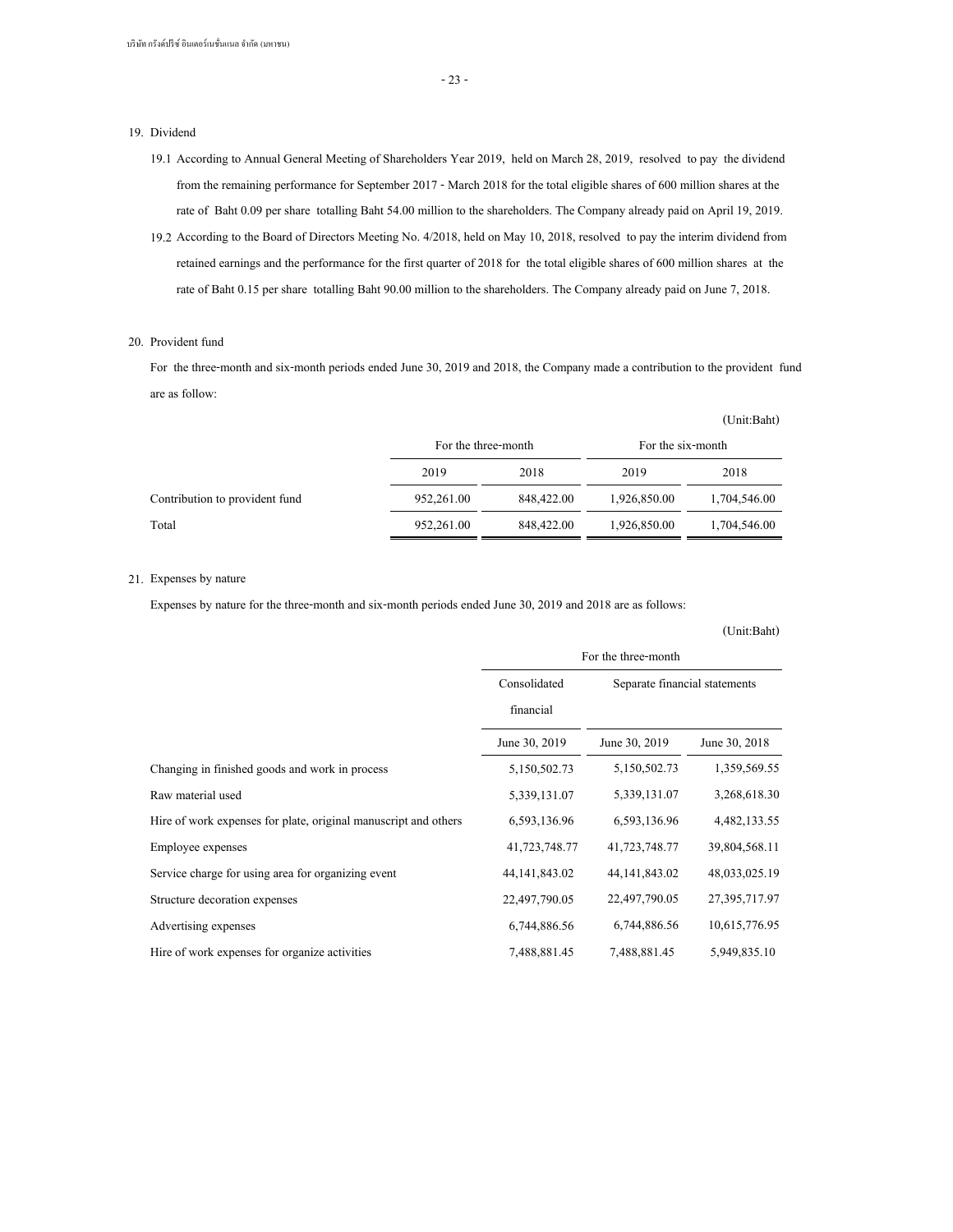- 24 -

# 21. Expenses by nature (Cont.)

|                                                                 | For the six-month |                               |                  |
|-----------------------------------------------------------------|-------------------|-------------------------------|------------------|
|                                                                 | Consolidated      | Separate financial statements |                  |
|                                                                 | financial         |                               |                  |
|                                                                 | June 30, 2019     | June 30, 2019                 | June 30, 2018    |
| Changing in finished goods and work in process                  | (166, 354, 60)    | (166, 354, 60)                | 704,021.29       |
| Raw material used                                               | 12,607,288.78     | 12,607,288.78                 | 10,673,669.89    |
| Hire of work expenses for plate, original manuscript and others | 14,577,699.93     | 14,577,699.93                 | 13,853,519.66    |
| Employee expenses                                               | 88, 864, 358. 58  | 88, 864, 358. 58              | 82,561,121.90    |
| Service charge for using area for organizing event              | 117,937,308.94    | 112,405,605.34                | 106,618,478.04   |
| Structure decoration expenses                                   | 54,275,639.45     | 51,041,178.92                 | 46,444,857.97    |
| Advertising expenses                                            | 24,334,631.61     | 23,738,285.35                 | 19, 134, 467. 67 |
| Hire of work expenses for organize activities                   | 21,684,322.81     | 20,903,256.11                 | 22,984,860.77    |

# 22. Transaction with related parties

22.1 Relationship between the related parties summarized as follows:

| Persons or company                               | Relationship type                                     |
|--------------------------------------------------|-------------------------------------------------------|
| Blue Diamond Golf And Water Sport Club Co., Ltd. | - Common director/shareholder                         |
| Yachiyoda Allow Wheel Co., Ltd.                  | - Common director/shareholder                         |
| GPI Myanmar Co., Ltd.                            | - Subsidiary and Common director/shareholder          |
| Director/shareholder                             | - Director / Major Shareholder of the company         |
| Key management                                   | - Person with power and responsibility for planning   |
|                                                  | order and control various businesses of the business. |
|                                                  | whether directly or indirectly, including directors   |
|                                                  | of the company (Whether acting at the executive       |
|                                                  | level or not.)                                        |
|                                                  |                                                       |
| Type of transactions                             | Pricing policy                                        |
| Provide event organizer services                 | Close to normal business price of another customer    |
| Provide printing services                        | Close to normal business price of another customer    |
| Provide advertising services                     | Close to normal business price of another customer    |
| Provide art work service                         | Close to normal business price of another customer    |
| Provide office for rental                        | Agreed-upon prices                                    |
| Interest income - short-term loans               | Interest rate of 1.65% and 1.95% per annum            |
| Leasehold rights and event space rental          | Agreed-upon prices                                    |
| Advertising and public relations wages           | Close to normal business price of another customer    |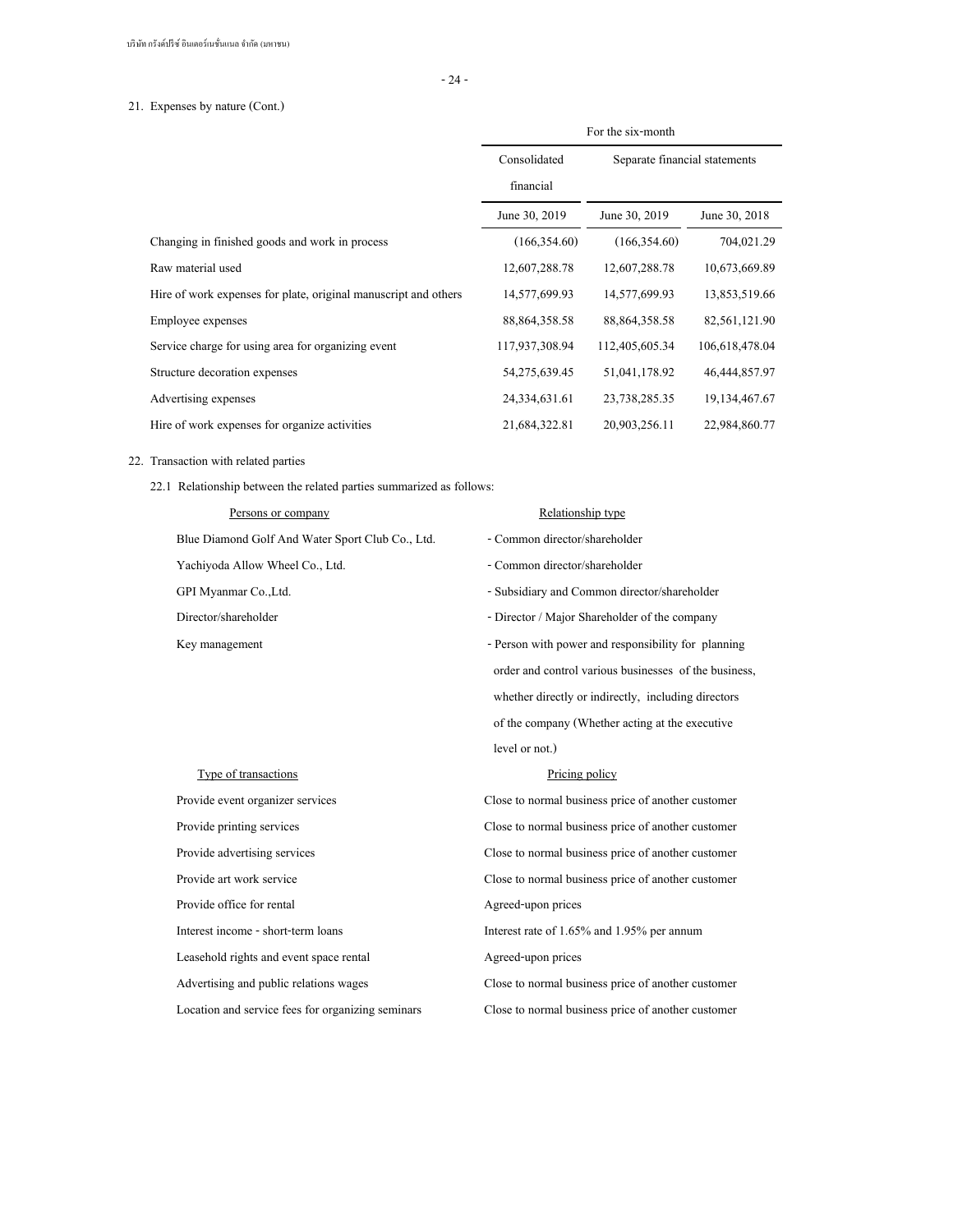# 22.2 Transactions in the statement of comprehensive income

Significant revenues and expenses with related parties for the three-month and six-month periods ended June 30, 2019 and 2018 summarized as follows:

|                                                  | For the three-month |                               |               |
|--------------------------------------------------|---------------------|-------------------------------|---------------|
|                                                  | Consolidated        | Separate financial statements |               |
|                                                  | financial           |                               |               |
|                                                  | statements          |                               |               |
|                                                  | June 30, 2019       | June 30, 2019                 | June 30, 2018 |
| 22.2.1 Revenues from services                    |                     |                               |               |
| Related companies :                              |                     |                               |               |
| Blue Diamond Golf And Water Sport Club Co., Ltd. | 282,166.87          | 282,166.87                    | 842,867.77    |
| Yachiyoda Allow Wheel Co., Ltd.                  | 37,000.00           | 37,000.00                     | 24,500.00     |
|                                                  | 319,166.87          | 319,166.87                    | 867, 367. 77  |
| 22.2.2 Other income                              |                     |                               |               |
| Related companies :                              |                     |                               |               |
| Blue Diamond Golf And Water Sport Club Co., Ltd. | 112,500.00          | 112,500.00                    | 112,500.00    |
| Subsidiary:                                      |                     |                               |               |
| GPI Myanmar Co., Ltd.                            |                     | 248,798.36                    |               |
|                                                  | 112,500.00          | 361,298.36                    | 112,500.00    |
| 22.2.3 Cost of services :                        |                     |                               |               |
| Related companies :                              |                     |                               |               |
| Blue Diamond Golf And Water Sport Club Co., Ltd. | 1,132,900.34        | 1,132,900.34                  | 1,035,292.61  |
| 20.2.4 Distribution cost                         |                     |                               |               |
| GPI Myanmar Co., Ltd.                            | 85,000.00           | 85,000.00                     |               |
| 22.2.5 Key executive remuneration :              |                     |                               |               |
| Directors' remuneration                          | 700,000.00          | 700,000.00                    | 860,000.00    |
| Executive remuneration:                          |                     |                               |               |
| Short-term benefits                              | 8,431,024.00        | 8,431,024.00                  | 8,094,177.00  |
| Post-employment benefits                         | 337,081.60          | 337,081.60                    | 109,921.03    |
|                                                  | 8,768,105.60        | 8,768,105.60                  | 8,204,098.03  |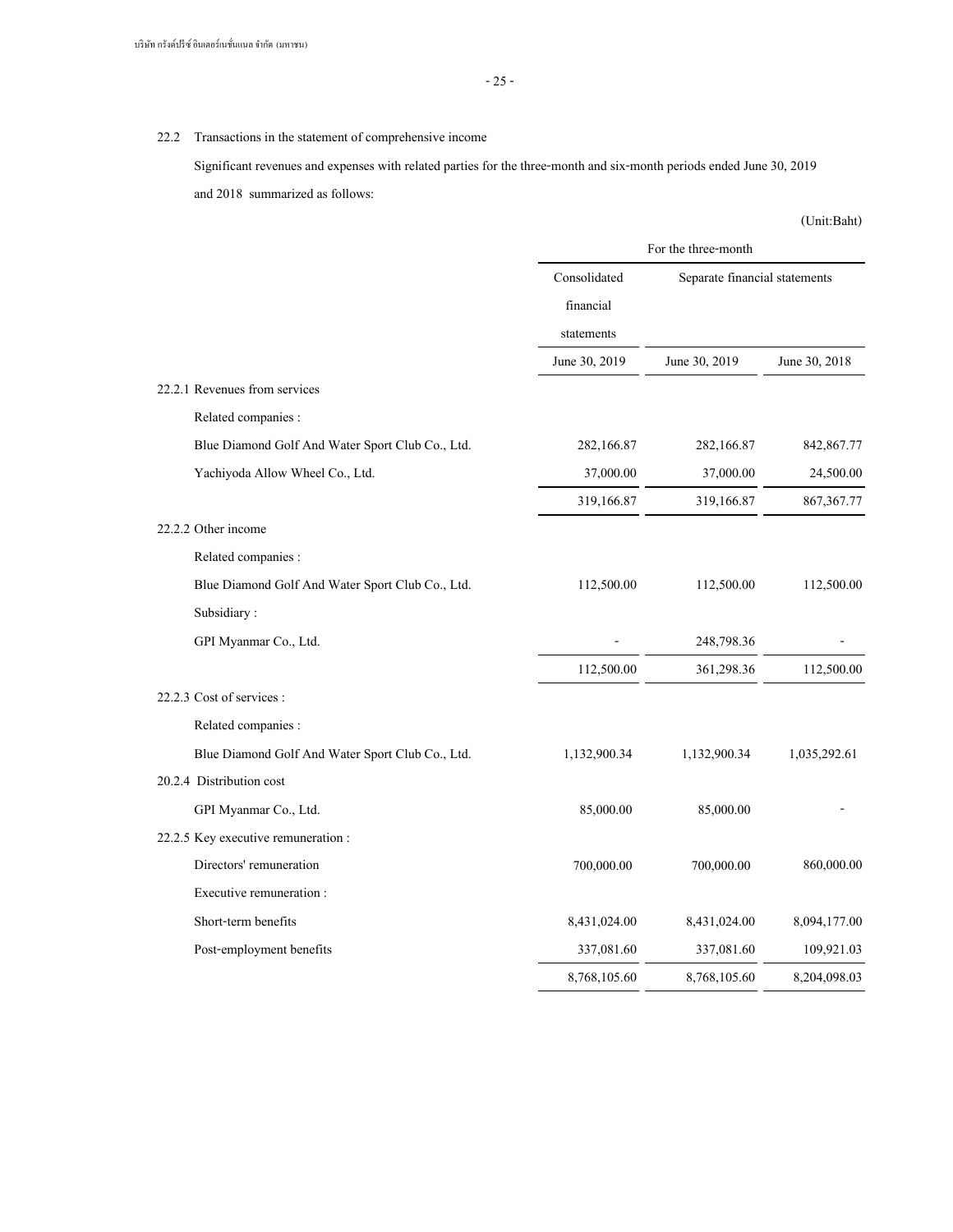|                                                  | For the six-month |                               |               |  |
|--------------------------------------------------|-------------------|-------------------------------|---------------|--|
|                                                  | Consolidated      | Separate financial statements |               |  |
|                                                  | financial         |                               |               |  |
|                                                  | statements        |                               |               |  |
|                                                  | June 30, 2019     | June 30, 2019                 | June 30, 2018 |  |
| 22.2.6 Revenues from services                    |                   |                               |               |  |
| Related companies :                              |                   |                               |               |  |
| Blue Diamond Golf And Water Sport Club Co., Ltd. | 827,447.00        | 827,447.00                    | 1,731,072.00  |  |
| Yachiyoda Allow Wheel Co., Ltd.                  | 37,000.00         | 37,000.00                     | 87,000.00     |  |
| Subsidiary:                                      |                   |                               |               |  |
| GPI Myanmar Co., Ltd.                            |                   | 93,496.60                     |               |  |
|                                                  | 864,447.00        | 957,943.60                    | 1,818,072.00  |  |
| 22.2.7 Other income                              |                   |                               |               |  |
| Related companies :                              |                   |                               |               |  |
| Blue Diamond Golf And Water Sport Club Co., Ltd. | 225,000.00        | 225,000.00                    | 225,000.00    |  |
| Subsidiary:                                      |                   |                               |               |  |
| GPI Myanmar Co., Ltd.                            |                   | 607,482.25                    |               |  |
|                                                  | 225,000.00        | 832,482.25                    | 225,000.00    |  |
| 22.2.8 Cost of services :                        |                   |                               |               |  |
| Related companies :                              |                   |                               |               |  |
| Blue Diamond Golf And Water Sport Club Co., Ltd. | 2,034,177.05      | 2,034,177.05                  | 1,035,292.61  |  |
| 20.2.9 Distribution cost                         |                   |                               |               |  |
| Blue Diamond Golf And Water                      |                   |                               |               |  |
| Blue Diamond Golf And Water Sport Club Co., Ltd. | 170,000.00        | 170,000.00                    | 170,000.00    |  |
| 22.2.10 Key executive remuneration :             |                   |                               |               |  |
| Directors' remuneration                          | 1,440,000.00      | 1,440,000.00                  | 1,720,000.00  |  |
| Executive remuneration :                         |                   |                               |               |  |
| Short-term benefits                              | 17,030,430.00     | 17,030,430.00                 | 16,188,341.00 |  |
| Post-employment benefits                         | 1,968,102.24      | 1,968,102.24                  | 219,842.06    |  |
|                                                  | 18,998,532.24     | 18,998,532.24                 | 16,408,183.06 |  |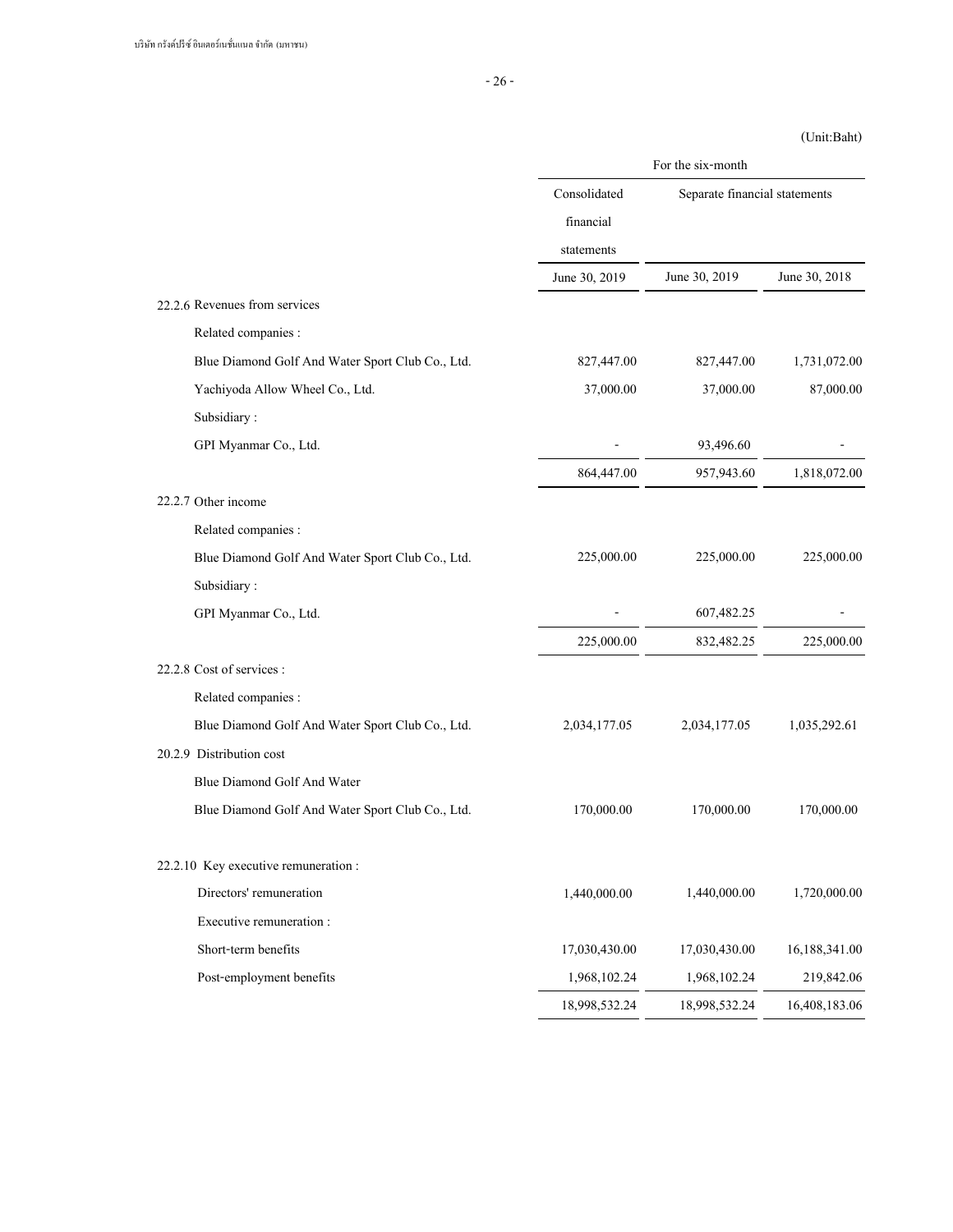# 22.3 Transactions in the statement of financial position

Significant balance with related parties as at June 30, 2019 and December 31, 2018 summarized as follows:

|                                                                              |                                   |                   |                               | (Unit:Baht)       |  |
|------------------------------------------------------------------------------|-----------------------------------|-------------------|-------------------------------|-------------------|--|
|                                                                              | Consolidated financial statements |                   | Separate financial statements |                   |  |
|                                                                              | June 30, 2019                     | December 31, 2018 | June 30, 2019                 | December 31, 2018 |  |
| 22.3.1 Trade and other current receivables                                   |                                   |                   |                               |                   |  |
| Trade accounts receivable :                                                  |                                   |                   |                               |                   |  |
| Related companies :                                                          |                                   |                   |                               |                   |  |
| Blue Diamond Golf And Water                                                  |                                   |                   |                               |                   |  |
| Sport Club Co., Ltd.                                                         | 569,397.29                        | 348,332.62        | 569,397.29                    | 348,332.62        |  |
| Yachiyoda Allow Wheel Co., Ltd.                                              |                                   | 357,380.00        |                               | 357,380.00        |  |
|                                                                              | 569,397.29                        | 705,712.62        | 569,397.29                    | 705,712.62        |  |
| Other current receivables :                                                  |                                   |                   |                               |                   |  |
| Subsidiary:                                                                  |                                   |                   |                               |                   |  |
| GPI Myanmar Co., Ltd.                                                        |                                   |                   | 613,191.36                    | 79,478.75         |  |
| Related companies :                                                          |                                   |                   |                               |                   |  |
| Blue Diamond Golf And Water                                                  |                                   |                   |                               |                   |  |
| Sport Club Co., Ltd.                                                         | 2,814,323.13                      | 1,221,744.86      | 2,814,323.13                  | 1,221,744.86      |  |
|                                                                              | 2,814,323.13                      | 1,221,744.86      | 3,427,514.49                  | 1,301,223.61      |  |
| 22.3.2 Short-term loans to subsidiary                                        |                                   |                   |                               |                   |  |
| GPI Myanmar Co., Ltd.                                                        |                                   |                   | 2,630,771.06                  | 2,630,771.06      |  |
| During the period, there was no movement of short-term loans to subsidiaries |                                   |                   |                               |                   |  |
| 22.3.3 Long-term loans to related person:                                    |                                   |                   |                               |                   |  |
| Employee                                                                     | 264,100.00                        | 400,794.00        | 264,100.00                    | 400,794.00        |  |

The Company had loan to employees with payment due within two years deducted from salaries and monthly wages, bearing no interest under welfare condition.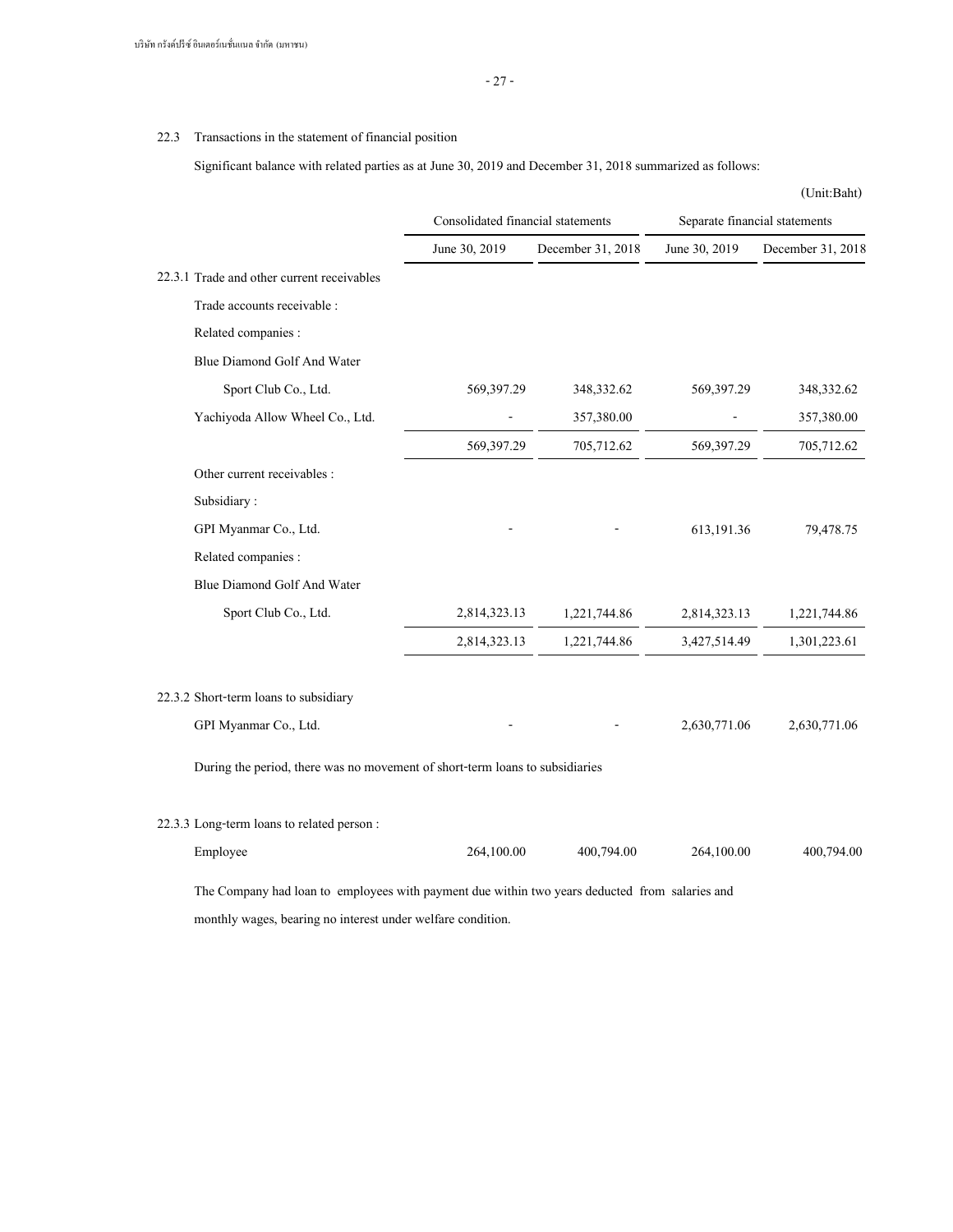- 28 -

Movement of long-term loan to related person for the six-month periods ended June 30, 2019 summarized were as follows:

|                   |                      | (Unit:Baht)        |
|-------------------|----------------------|--------------------|
|                   | Consolidated         | Separate financial |
|                   | financial statements | statements         |
|                   |                      |                    |
| Beginning balance | 400,794.00           | 400,794.00         |
| Increase          | 60,000.00            | 60,000.00          |
| Less Repayment    | (196, 694.00)        | (196, 694.00)      |
| Ending balance    | 264,100.00           | 264,100.00         |

(Unit:Baht)

|                                                    | Consolidated financial statements |                   | Separate financial statements |                   |  |
|----------------------------------------------------|-----------------------------------|-------------------|-------------------------------|-------------------|--|
|                                                    | June 30, 2019                     | December 31, 2018 | June 30, 2019                 | December 31, 2018 |  |
| 22.3.4 Other non-current assets (Leasehold rights) |                                   |                   |                               |                   |  |
| Related companies :                                |                                   |                   |                               |                   |  |
| Blue Diamond Golf And Water                        |                                   |                   |                               |                   |  |
| Sport Club Co., Ltd.                               | 1,871,345.77                      | 2,367,186.60      | 1,871,345.77                  | 2,367,186.60      |  |
| 22.3.5 Trade pable - Related companies :           |                                   |                   |                               |                   |  |
| Blue Diamond Golf And Water                        |                                   |                   |                               |                   |  |
| Sport Club Co., Ltd.                               | 54,211.55                         |                   | 54,211.55                     |                   |  |
| 22.3.6 Other payables - Common share:              |                                   |                   |                               |                   |  |
| GPI Myanmar Co., Ltd.                              |                                   |                   |                               | 1,602,500.00      |  |

# 22.4 Commitments - related company

The Company has commitments from entering into a space rental agreement with a related company (Blue Diamond Golf And Water Sport Club Co., Ltd.). According to the contract dated May 11, 2018 with the lease period 3 years starting from May 15, 2018 to May 14, 2021 amount of Baht 12.00 million (Including leasehold rights amount of Baht 3.00 million). At the contract date, the Company has pays all the amount of leasehold rights and rental fee of Baht 3.00 million, totalling amount of Baht 6.00 million, Remaining obligation to pay the amount of Baht 6.00 million, due of payment 2 period on May 15, 2019, and May 15, 2020 amount of Baht 3.00 million each.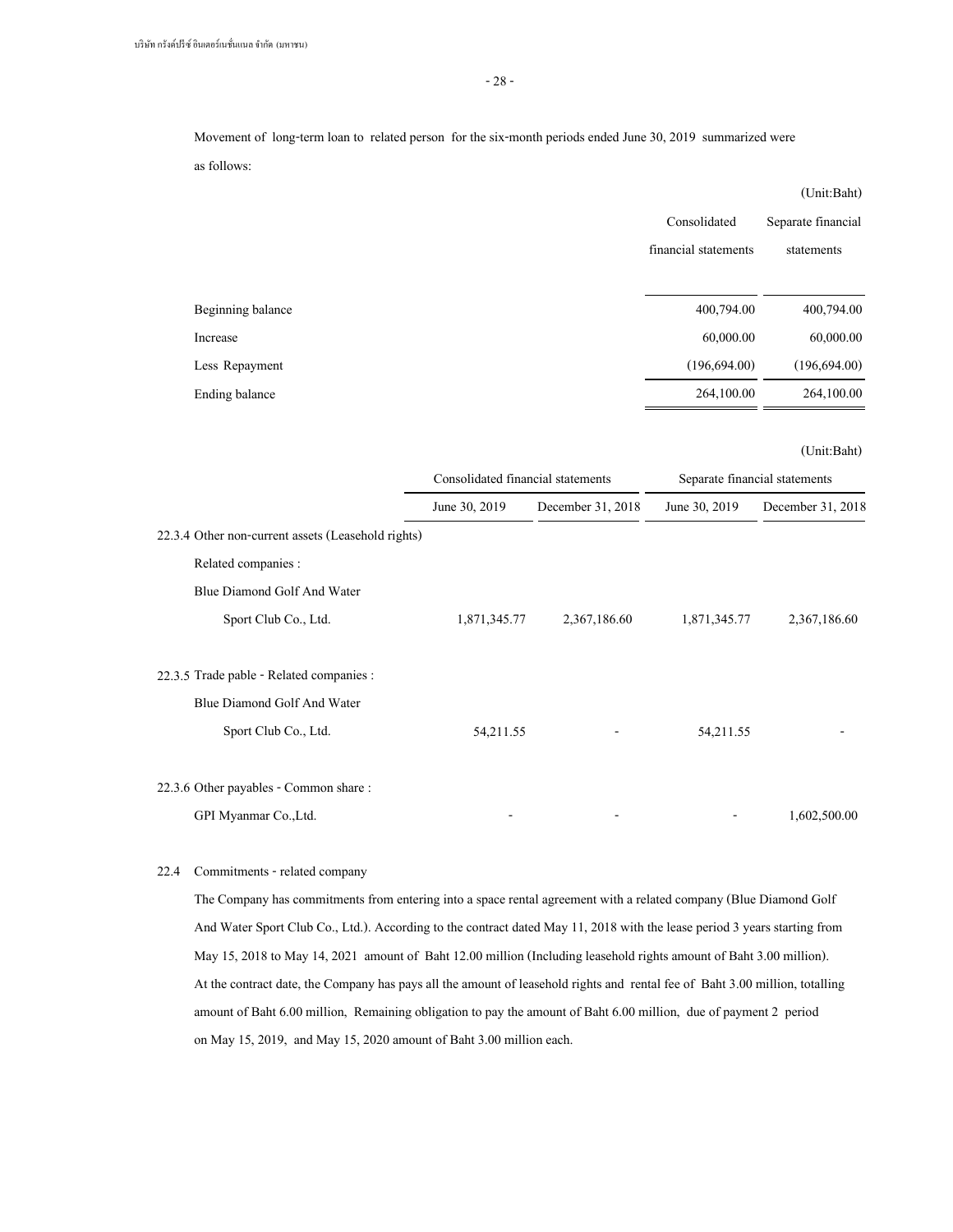# 23. Supplementary disclosure of cash flow information

Cash and cash equivalents consist of cash on hand and deposits at financial institutions

Cash and cash equivalents in the statement of cash flows consist of transactions in the statement of financial position as follows :

23.1 Cash and cash equivalents as at the beginning of period are as follows:

|                  |                 |                               | (Unit:Baht)     |
|------------------|-----------------|-------------------------------|-----------------|
|                  | Consolidated    | Separate financial statements |                 |
|                  | financial       |                               |                 |
|                  | January 1, 2019 | January 1, 2019               | January 1, 2018 |
| Cash             | 3,677,936.00    | 109,889.25                    | 120,424.25      |
| Current accounts | 381,132.47      | 381,132.47                    | 88,598.98       |
| Savings deposit  | 266,804,352.52  | 266, 751, 181. 25             | 413,638,544.16  |
| Fixed deposit    | 151,801.41      | 151,801.41                    | 141,001.45      |
| Total            | 271,015,222,40  | 267, 394, 004, 38             | 413,988,568.84  |

#### 23.2 Cash and cash equivalents as at the end of period are as follows:

|                  |                  |                               | (Unit:Baht)   |
|------------------|------------------|-------------------------------|---------------|
|                  | Consolidated     | Separate financial statements |               |
|                  | financial        |                               |               |
|                  | June 30, 2019    | June 30, 2019                 | June 30, 2018 |
| Cash             | 696,466.00       | 93,277.00                     | 132,278.25    |
| Current accounts | 7,009,997.23     | 7,009,997.23                  | 223,788.58    |
| Savings deposit  | 171,656,408.80   | 171,354,210.99                | 11,439,342.38 |
| Fixed deposit    | 30,476.82        | 30,476.82                     | 50,596.64     |
| Total            | 179, 393, 348.85 | 178,487,962.04                | 11,846,005.85 |

23.3 Non-cash transactions for the six-month periods ended June 30, 2019 were as follows:

23.3.1 The Company purchased office equipment amounting to Baht 0.26 million presented as other payables.

23.3.2 The Company purchased other intangible assets amounting to Baht 1.59 million presented as other payables.

23.4 Non-cash transactions for the six-month periods ended June 30, 2018 were as follows:

23.4.1 The Company purchased office equipment amounting to Baht 0.31 million presented as other payables.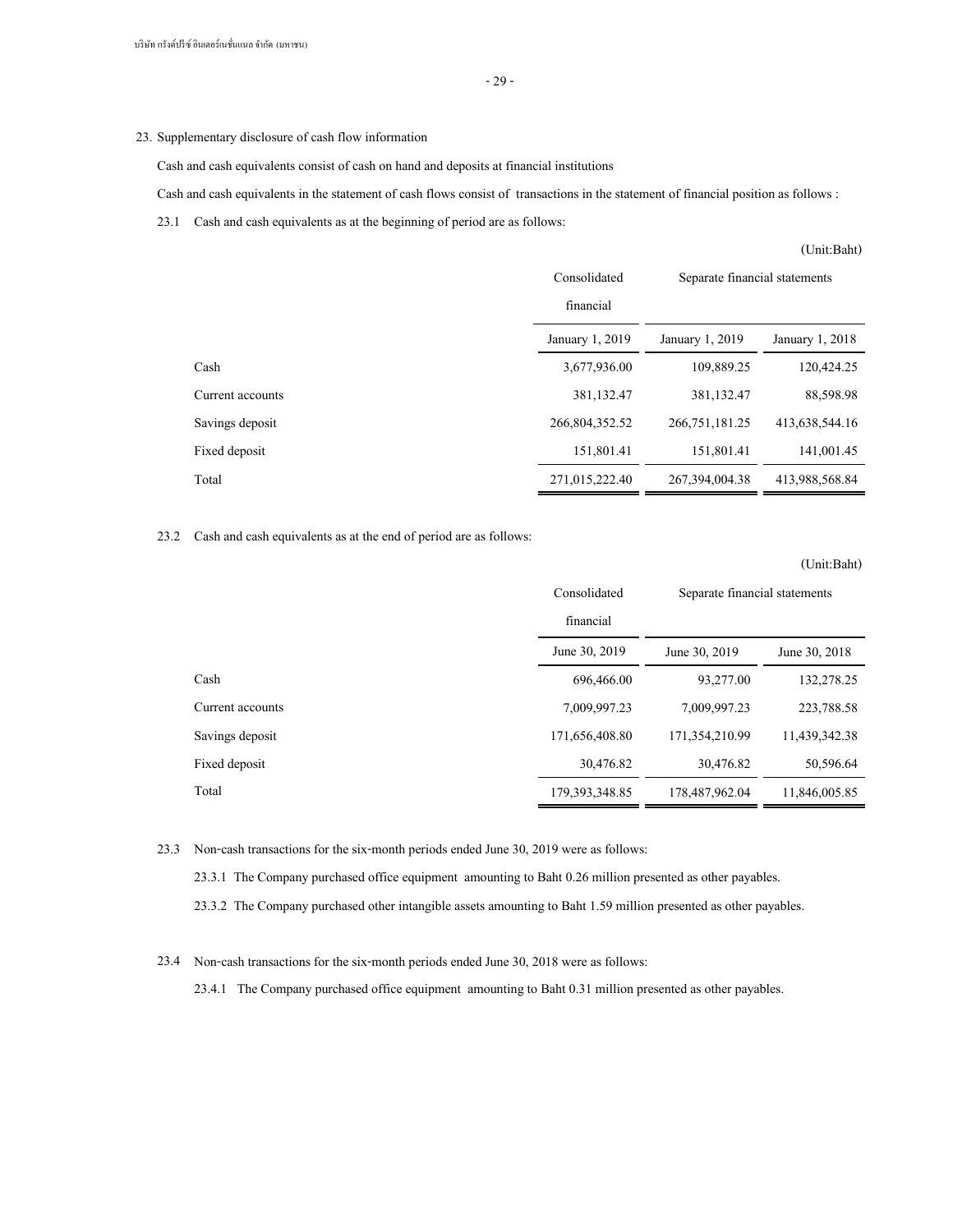#### 24. Commitments and contingent liabilities

# 24.1 As at June 30, 2019 and December 31, 2018 the Company had commitments to pay the rental and service charge according to agreements as follows:

|                            | Consolidated financial statements |                   | Separate financial statements |                   |  |
|----------------------------|-----------------------------------|-------------------|-------------------------------|-------------------|--|
|                            | June 30, 2019                     | December 31, 2018 | June 30, 2019                 | December 31, 2018 |  |
| Within 1 year              | 11,782,158.60                     | 2,094,541.12      | 11,782,158.60                 | 2,094,541.12      |  |
| Over 1 year within 5 years | 116,050.00                        | 218,278.95        | 116,050.00                    | 218,278.95        |  |
| Total                      | 11,898,208.60                     | 2,312,820.07      | 11,898,208.60                 | 2,312,820.07      |  |

24.2 The Company has contingent liabilities from letter of guarantee to Metropolitan Electricity Authority issued by bank for electricity usage amount of Baht 0.31 million and monthly mailing post service with Thailand post Co.,Ltd. amount of Baht 0.01 million, total amount of Baht 0.32 million, secured by fixed deposit as stated in note 9.

## 25. Business segment information

Operating segment information is reported in a manner consistent with the internal reports that are regularly reviewed by the chief decision maker officer in order to make decisions about the allocation of resources to the segment and assess its performance. The chief decision maker officer is the Managing Director of the Company.

The main segment operation of the Company for the three-month and six-month periods ended June 30, 2019 and 2018 as follows:

(Unit:Baht)

|                                  | Consolidated financial statements<br>For the three-month periods ended June 30, 2019 |                 |                    |                    |  |
|----------------------------------|--------------------------------------------------------------------------------------|-----------------|--------------------|--------------------|--|
|                                  |                                                                                      |                 |                    |                    |  |
|                                  | Activities                                                                           | Media &         | Provide printing   | Total              |  |
|                                  |                                                                                      | Publishing      | services           |                    |  |
| Revenues from sales and services | 236, 386, 325. 71                                                                    | 15,626,611.50   | 15,410,867.00      | 267, 423, 804. 21  |  |
| Costs of sales and services      | (107, 145, 251.93)                                                                   | (17,694,520.96) | (14, 492, 318, 77) | (139, 332, 091.66) |  |
| Gross Profit                     | 129, 241, 073. 78                                                                    | (2,067,909.46)  | 918,548.23         | 128,091,712.55     |  |
| Other income                     |                                                                                      |                 |                    | 4,064,425.02       |  |
| Distribution cost                |                                                                                      |                 |                    | (13,938,999.78)    |  |
| Administrative expenses          |                                                                                      |                 |                    | (21,755,271.06)    |  |
| Profit before income tax         |                                                                                      |                 |                    | 96,461,866.73      |  |
| Income tax expenses              |                                                                                      |                 |                    | (18, 112, 176, 24) |  |
| Profit for the period            |                                                                                      |                 |                    | 78,349,690.49      |  |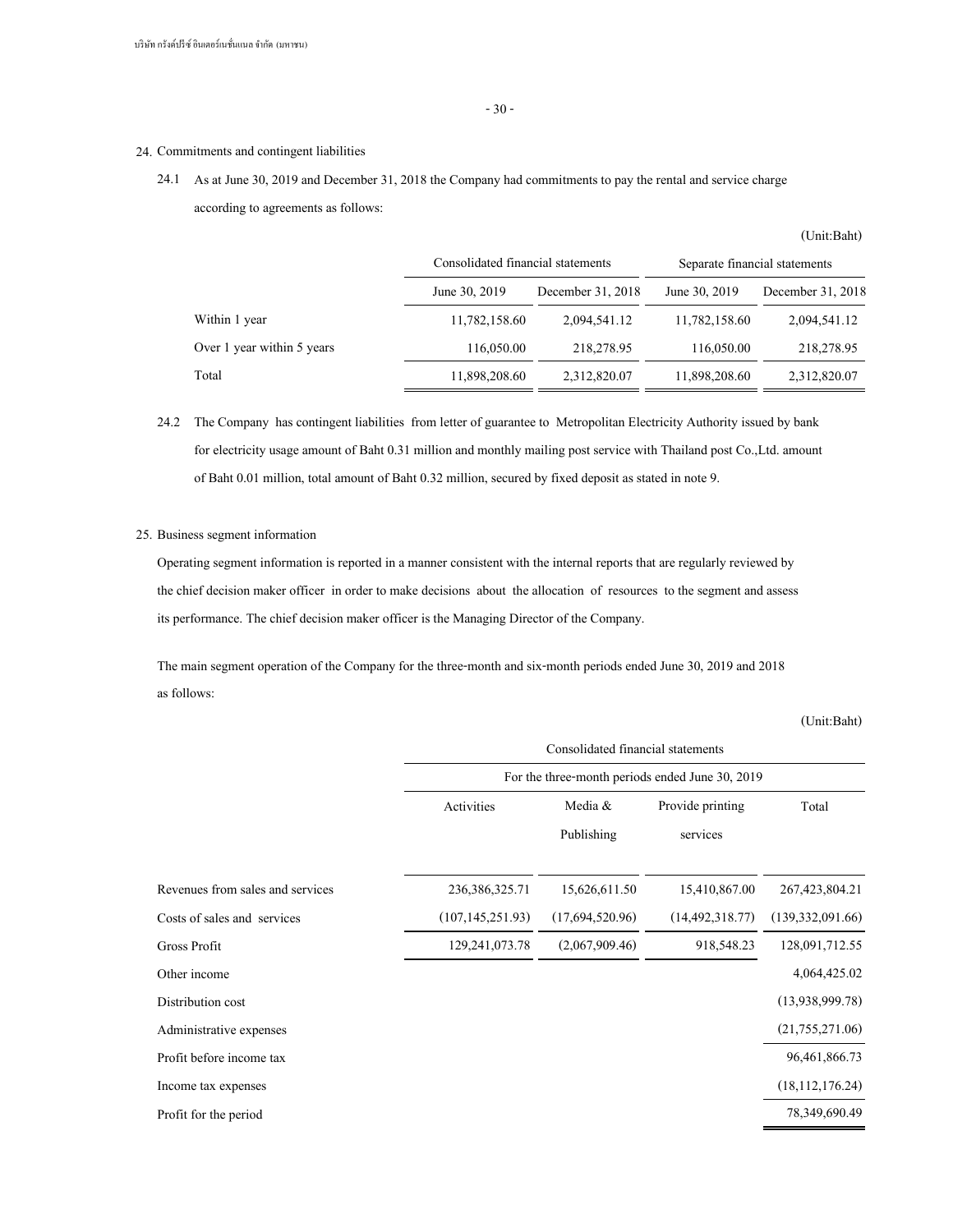|                                  | Consolidated financial statements             |                 |                   |                     |  |  |
|----------------------------------|-----------------------------------------------|-----------------|-------------------|---------------------|--|--|
|                                  | For the six-month periods ended June 30, 2019 |                 |                   |                     |  |  |
|                                  | Activities                                    | Media &         | Provide printing  | Total               |  |  |
|                                  |                                               | Publishing      | services          |                     |  |  |
| Revenues from sales and services | 591,110,092.25                                | 27,850,974.20   | 26,809,684.86     | 645,770,751.31      |  |  |
| Costs of sales and services      | (276, 155, 606.87)                            | (33,352,896.83) | (22, 795, 748.46) | (332, 304, 252, 16) |  |  |
| Gross Profit                     | 314,954,485.38                                | (5,501,922.63)  | 4,013,936.40      | 313,466,499.15      |  |  |
| Other income                     |                                               |                 |                   | 6,905,323.06        |  |  |
| Distribution cost                |                                               |                 |                   | (34,254,569.56)     |  |  |
| Administrative expenses          |                                               |                 |                   | (54,374,634,29)     |  |  |
| Profit before income tax         |                                               |                 |                   | 231,742,618.36      |  |  |
| Income tax expenses              |                                               |                 |                   | (47,386,944.41)     |  |  |
| Profit for the period            |                                               |                 |                   | 184, 355, 673. 95   |  |  |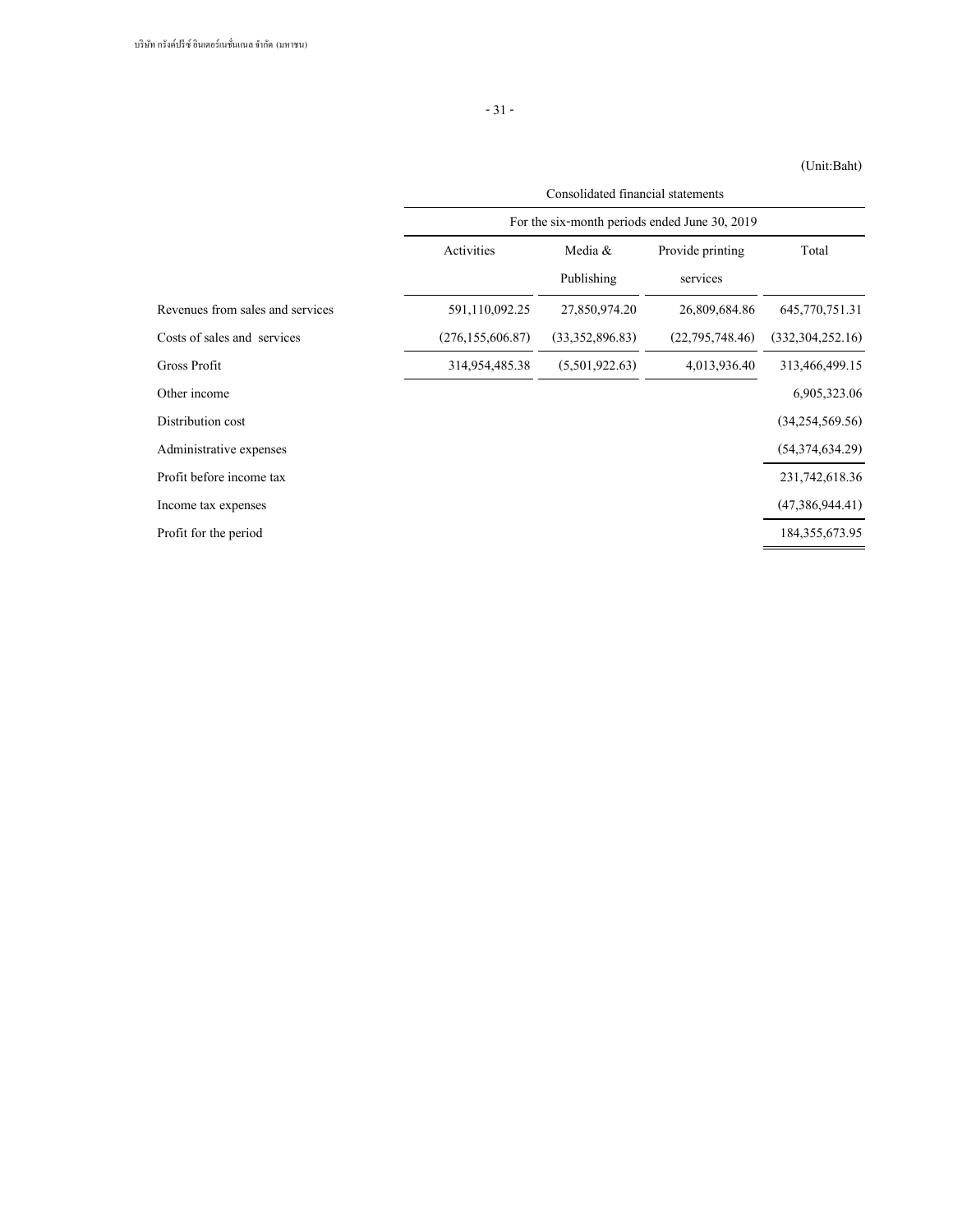# 25. Business segment information (Cont.) (Unit:Baht)

|                                 | Separate financial statements |                                                 |                    |                 |                           |                |                    |                    |  |
|---------------------------------|-------------------------------|-------------------------------------------------|--------------------|-----------------|---------------------------|----------------|--------------------|--------------------|--|
|                                 |                               | For the three-month periods ended June 30, 2019 |                    |                 |                           |                |                    |                    |  |
|                                 | Activities                    |                                                 | Media & Publishing |                 | Provide printing services |                | Total              |                    |  |
|                                 | 2019                          | 2018                                            | 2019               | 2018            | 2019                      | 2018           | 2019               | 2018               |  |
| Revenues from sales and service | 236, 431, 584. 49             | 272,056,630.09                                  | 15,626,611.50      | 15,241,037.24   | 15,410,867.00             | 7,389,616.00   | 267,469,062.99     | 294, 687, 283. 33  |  |
| Costs of sales and services     | (107, 145, 004.83)            | (121, 967, 309.09)                              | (17,694,520.96)    | (13,741,445.36) | (14, 492, 318, 76)        | (6,506,382.30) | (139, 331, 844.55) | (142, 215, 136.75) |  |
| Gross Profit                    | 129,286,579.66                | 150,089,321.00                                  | (2,067,909.46)     | 1,499,591.88    | 918,548.24                | 883, 233. 70   | 128, 137, 218. 44  | 152,472,146.58     |  |
| Other income                    |                               |                                                 |                    |                 |                           |                | 4,301,849.80       | 2,802,191.02       |  |
| Distribution cost               |                               |                                                 |                    |                 |                           |                | (13,938,999.78)    | (13,324,961,22)    |  |
| Administrative expenses         |                               |                                                 |                    |                 |                           |                | (21,645,168.65)    | (29,050,458.63)    |  |
| Financial costs                 |                               |                                                 |                    |                 |                           |                |                    | (9,990.87)         |  |
| Profit before income tax        |                               |                                                 |                    |                 |                           |                | 96,854,899.81      | 112,888,926.88     |  |
| Income tax expenses             |                               |                                                 |                    |                 |                           |                | (18, 112, 176.24)  | (22, 653, 731.48)  |  |
| Profit for the period           |                               |                                                 |                    |                 |                           |                | 78, 742, 723. 57   | 90,235,195.40      |  |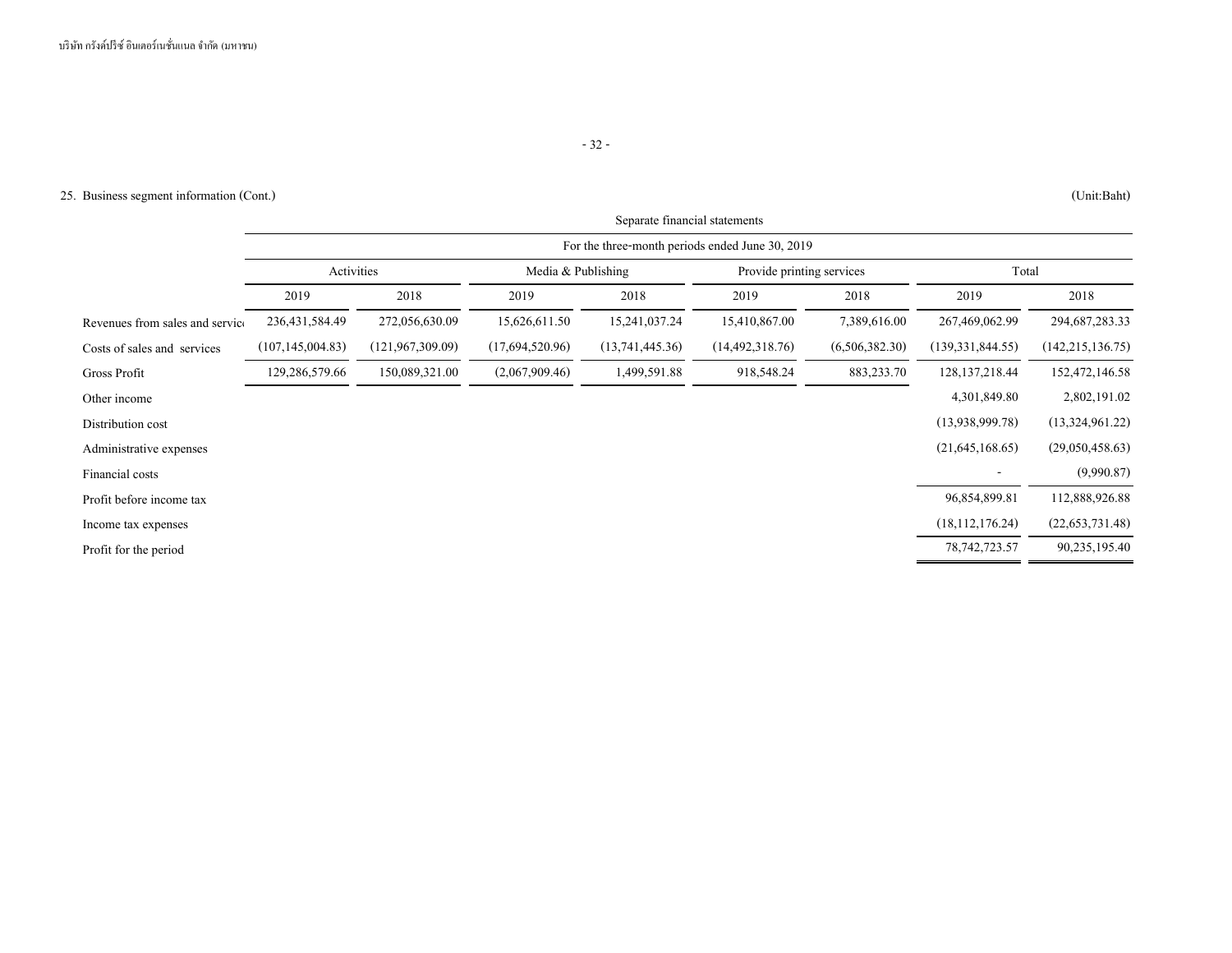# - 33 -

# 25. Business segment information (Cont.)

#### (Unit:Baht)

÷

 $\overline{\phantom{0}}$ 

|                                 | Separate financial statements |                                               |                    |                 |                           |                   |                   |                  |  |
|---------------------------------|-------------------------------|-----------------------------------------------|--------------------|-----------------|---------------------------|-------------------|-------------------|------------------|--|
|                                 |                               | For the six-month periods ended June 30, 2019 |                    |                 |                           |                   |                   |                  |  |
|                                 | Activities                    |                                               | Media & Publishing |                 | Provide printing services |                   | Total             |                  |  |
|                                 | 2019                          | 2018                                          | 2019               | 2018            | 2019                      | 2018              | 2019              | 2018             |  |
| Revenues from sales and service | 583,082,059.73                | 593,594,518.86                                | 27,850,974.20      | 27,406,545.70   | 26,809,684.86             | 27,700,336.60     | 637, 742, 718. 79 | 648,701,401.16   |  |
| Costs of sales and services     | (264, 912, 325.75)            | (253,864,209.94)                              | (33,352,896.83)    | (26,620,071.36) | (22,795,748.46)           | (21, 189, 488.33) | (321,060,971.04)  | (301,673,769.63) |  |
| Gross Profit                    | 318, 169, 733. 98             | 339,730,308.92                                | (5,501,922.63)     | 786,474.34      | 4,013,936.40              | 6,510,848.27      | 316, 681, 747. 75 | 347,027,631.53   |  |
| Other income                    |                               |                                               |                    |                 |                           |                   | 7,512,279.03      | 4,657,733.49     |  |
| Distribution cost               |                               |                                               |                    |                 |                           |                   | (33,314,188.21)   | (29,883,791.80)  |  |
| Administrative expenses         |                               |                                               |                    |                 |                           |                   | (54,110,664.05)   | (59,856,424.22)  |  |
| Profit before income tax        |                               |                                               |                    |                 |                           |                   |                   | (23, 252.10)     |  |
| Income tax expenses             |                               |                                               |                    |                 |                           |                   | 236, 769, 174.52  | 261,921,896.90   |  |
| Profit for the period           |                               |                                               |                    |                 |                           |                   | (47,386,944.41)   | (52,377,320.63)  |  |
|                                 |                               |                                               |                    |                 |                           |                   | 189,382,230.11    | 209,544,576.27   |  |